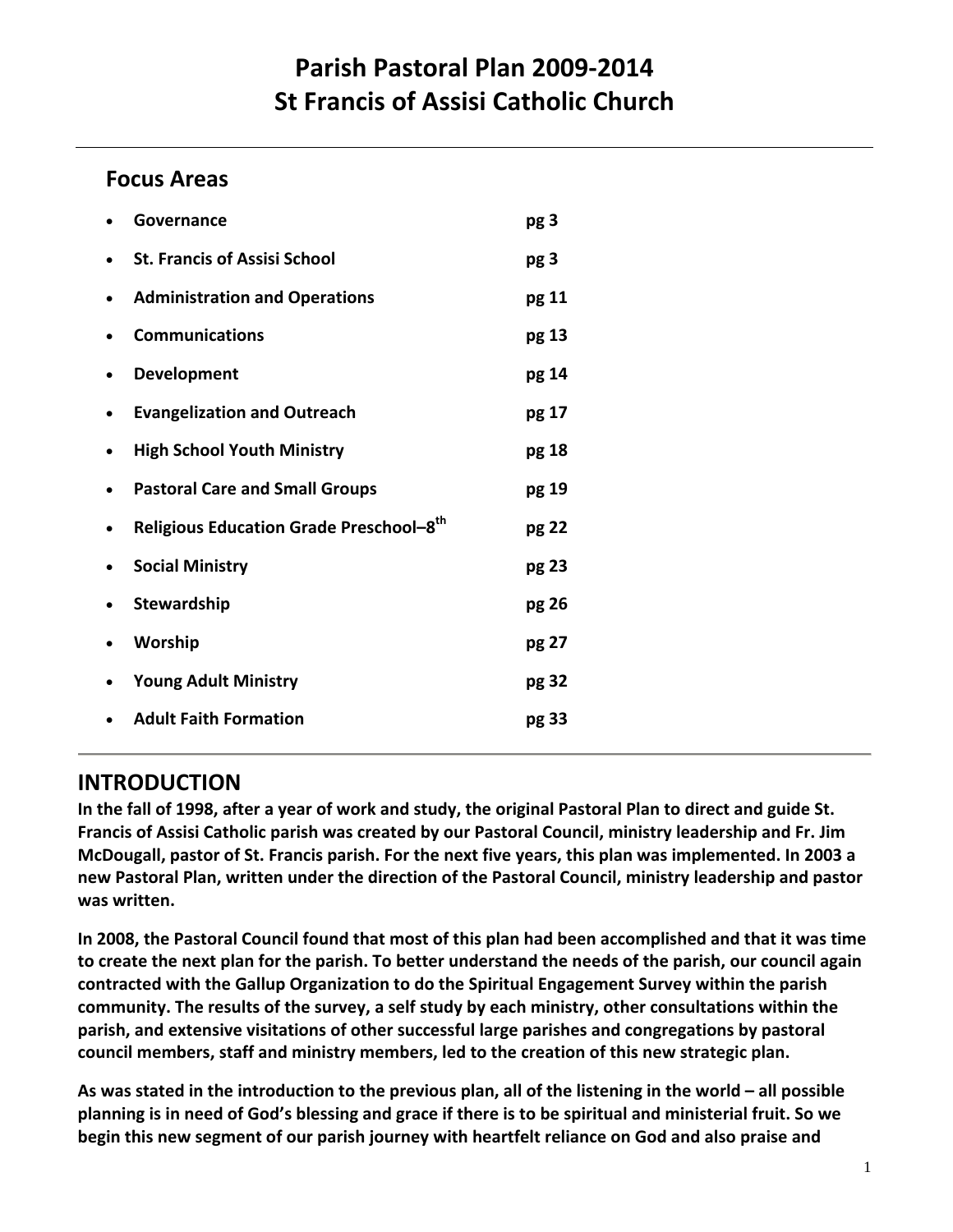**thanks for God's love and care. Once again, our research and planning has led us to the same** ingredients for a plan for church that we can find in the second chapter of the Acts of the Apostles. God seems to continue to call St. Francis to be a Pentecost-like church under the sway of the Holy **Spirit ‐ enlivened by the gifts of the Holy Spirit, characterized by small groups or communities, filled with a spirit of evangelization and a concern for conversion, and alive with a contagious missionary passion that reaches out more and more to those separated or alienated from us, or those unchurched.**

# **ST FRANCIS' VISION**

**St. Francis of Assisi Parish is a Catholic community committed to** *the* **mandate of Jesus in John's** Gospel: "Love one another as I have loved you." We strive to be a Christ-centered expression of the **family of God, nourished by the Holy Spirit.**

# **ST FRANCIS' HEART VALUES**

- 1. **Jesus Christ, Companion, Lord and Savior is the life‐giving center of this community.**
- 2. **The Eucharist is our font of nourishment, where with Jesus, we offer the Father praise and worship.**
- 3. **We experience Christ's love and presence within our many groups and ministries.**
- 4. **We practice the dictum of St. Francis: "Preach the Gospel always, and when necessary use words."**
- 5. **We believe that through our common Baptism each of us is blessed with gifts of the Spirit to be used for the common good and the Glory of God.**
- 6. **We embrace the Priesthood of the Faithful that flows from Baptism, training and formation for ministry. All persons are called to be active ministers in the service to all.**

## **ST FRANCIS' MISSION To:**

- 1. **Be a community with ministries that impact, challenge and empower people of all ages to serve one another in a spirit of community, stewardship, and outreach:**
	- 1. **Evangelize the world around us toward conversion and life in God's reign.**
	- 2. **Communicate the Good News of Jesus Christ and our faith community to the world around us.**
	- 3. **Feed and nurture each other and the world around us.**
	- 4. **Continue to be a welcom***ing* **community, accepting and inclusive of all people.**
	- 5. **Be a church for all ages, races, ethnic backgrounds, social/economic status and family structures with a focus on the formation of children, teens, young adults and families.**
	- 6. **Be a community of outreach, ministering to the victims of society's sin and injustice using the resources with which God has blessed us.**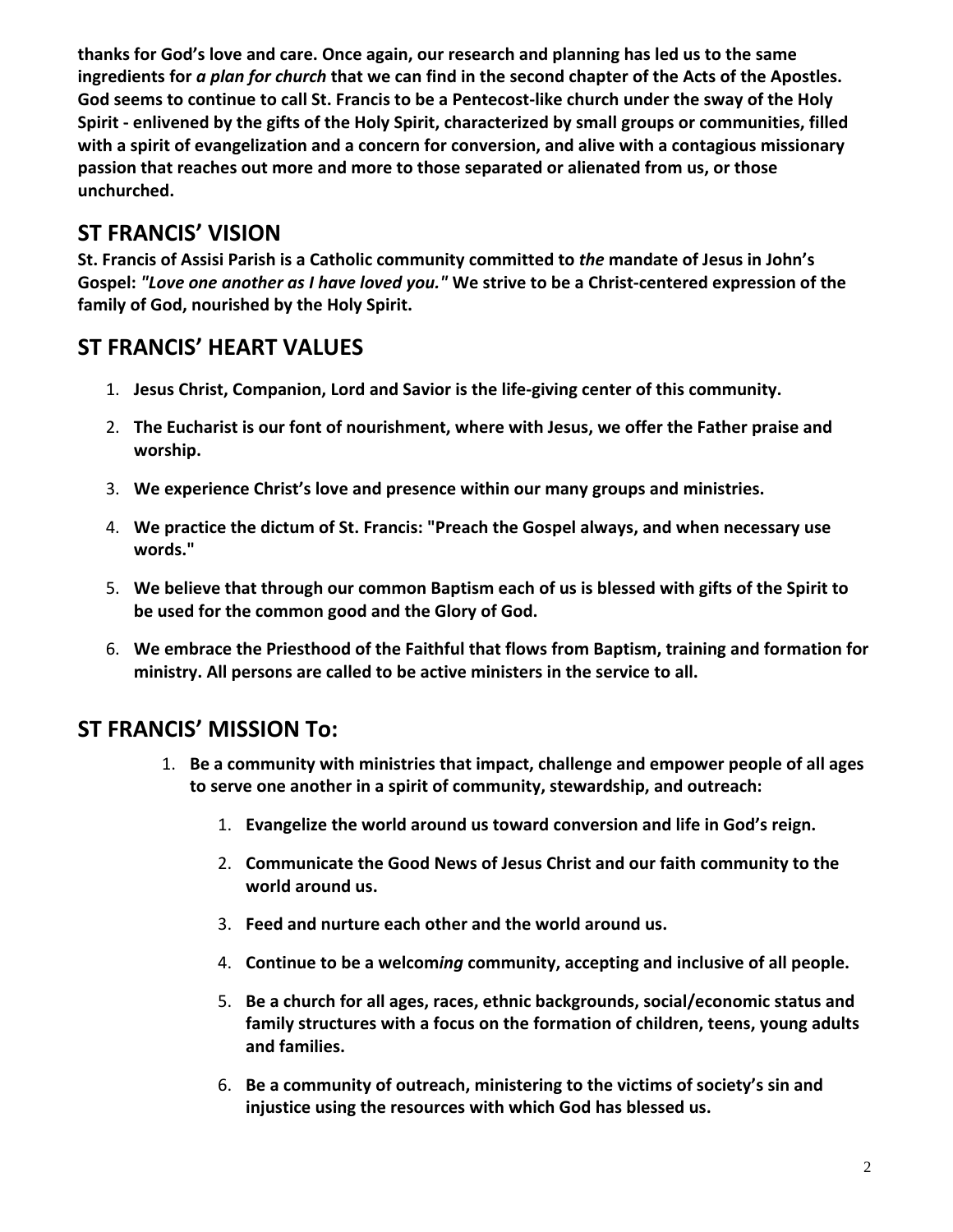- 2. **Be a source of inner healing through Christ, our deepening relationship with God and our faithful presence to each other in times of need.**
- 3. **Practice stewardship of time, treasure and gifts of the Holy Spirit.**
- 4. **Develop the "Domestic Church" (the home) as the basic cell of** *the* **parish.**
- 5. **Work for social justice as an integral part of** *our* **community.**
- 6. **Develop Small Groups and basic Christian Communities as model for our parish life.**
- 7. **Strive to be a community of Spirit filled worship.**

## **FOCUS AREA: GOVERNANCE**

**Vision: Establishing good parish governance is key to the implementation of the mission and heart values of St. Francis of Assisi parish.**

1. To this end, in the next three years, the Pastoral Council along with the pastor will review the **present parish governance structure and study governance structures of other communities.**

**2. If changes in the governance structure are deemed appropriate, the Pastoral Council with the Pastor, Councils and staff will work to implement these changes***.*

## **FOCUS AREA: ST. FRANCIS OF ASSISI SCHOOL**

## **Vision Statement**

St. Francis of Assisi Catholic School is a family centered ministry of the St. Francis of Assisi parish **Community where each person is valued, respected and nurtured as a unique creation of God.**

**We challenge our students spiritually, academically and physically to learn, care and lead as they work to discover the plan God intends for them.**

As followers of Christ, we strive always to instill in our students the words of St. Francis of Assisi...

**"Preach the Gospel always and when necessary use words."**

## **TECHNOLOGY AND ASSESSMENT**

- 1. **Use integrated technology, formative assessment and Professional Learning Communities (PLC) to enhance the learning experience of our students.**
- 2. **Employ research based methodology to assess our technology projects. (Rubrics)**
- 3. **Increase the school wide use of technology for our students, faculty and staff.**
- 1. **Measureables**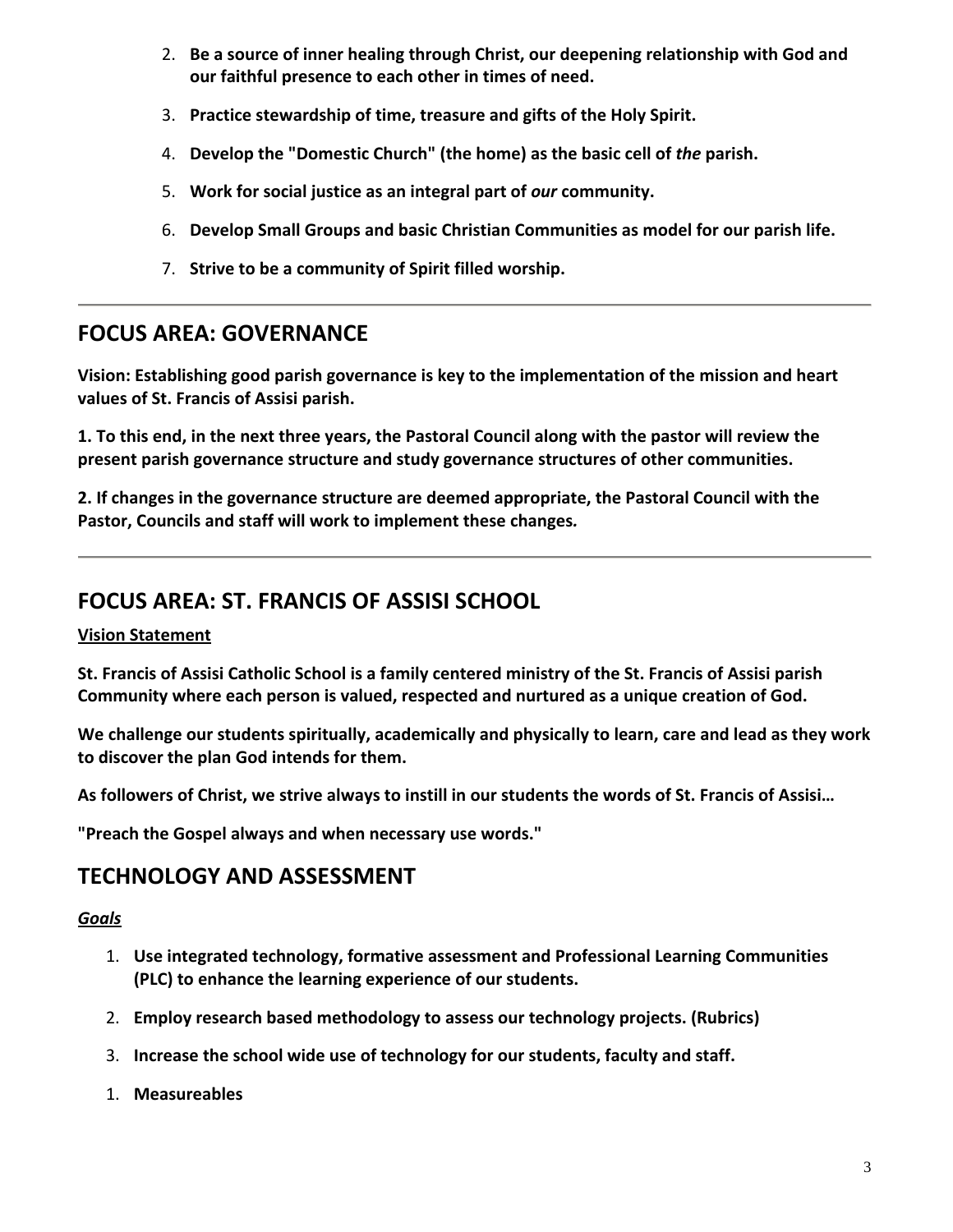- 1. **Demonstrate a 2% increase in Math and English Language Arts from Performance Level 2 (Proficient) to Performance Level 3 (Advanced) on MEAP scores by 2011. Use current (2008‐2009) MEAP scores as baseline data. MEAP Tests are currently administered in 3rd, 5th and 7th grades.**
- 2. **Strategies to Achieve Goals**
	- 1. **Provide faculty with professional development:**
		- 1. **Instruction on implementing "Professional Learning Communities".**
		- 2. **Establish monthly technology meetings to share ideas among peers**
		- 3. **Establish regular meetings with media specialist to learn new methods and /or software.**
		- 4. **Arrange school‐wide schedule to ensure peer planning time at least once a week for collaboration on student learning. (PLC)**
		- 5. **Provide additional training on use of the three Interwrite Workspaces in place today. Move the three Interwrite boards so there is one in each wing of the school i.e. Primary, Intermediate and Middle School.**
		- 6. **Provide training on the Personal Response system.**
	- 2. **Curriculum – Enhance student's use of technology:**
		- 1. **Integrate formative assessment strategies to determine the students who need more instructional assistance or further challenge in content area.**
		- 2. **Develop a check out system to ensure the Personal Response system is available for all classes. A set should be made available in each wing.**
		- 3. **Ensure that each teacher includes a technology/assessment goal for the next school year and a report of progress each year to be included in end‐of‐the‐year personal evaluations. Principal will incorporate the lessons developed into the schedule of supervision and/or evaluation. This will include teacher self‐analysis of their own technology and assessment goal for student learning.**
		- 4. **Develop a Scope and Sequence by grade level in Technology applications.**
		- 5. **Shared Technology Experience – Pair up grade levels so that older students can teach lessons to younger students.**
		- 6. **End‐of‐Year Technology Showcase: Students prepare a technology‐based project and present the project orally to parents and/or classmates. (5th – 8th)**
	- 3. **Regularly communicate on technology & assessment:**
		- 1. **Technology Committee should meet monthly to write a brief article to be emailed/posted on Edline that focuses on communicating progress to school families, faculty and staff.**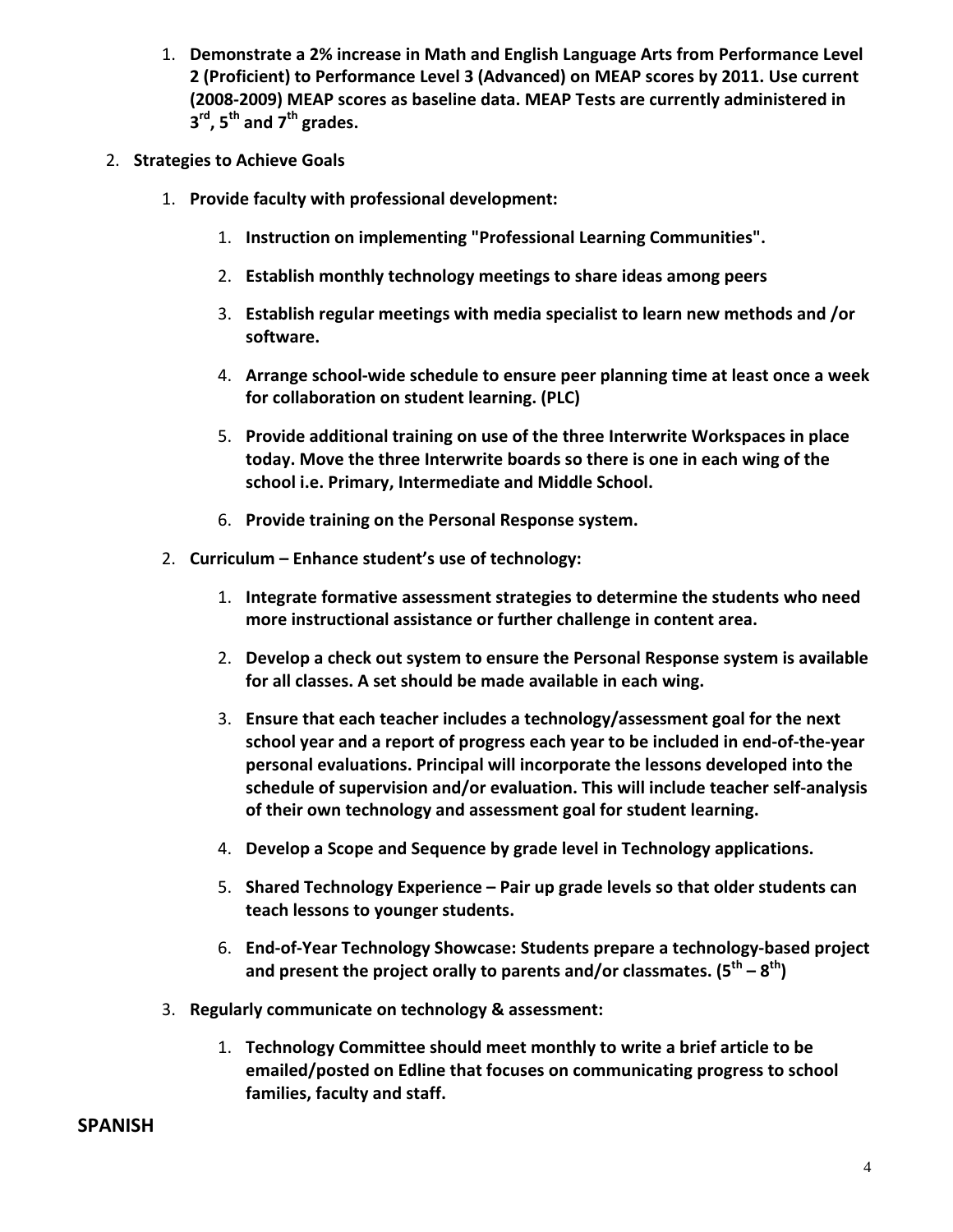#### *Goals*

- 1. **Increase our students' understanding of Spanish‐speaking cultures.**
- 2. **Improve the ability of our students to speak Spanish from Preschool through 5th grade.**
- 3. **Increase the writing and Spanish grammar skills of our students.**
- 1. **Measureables**
	- 1. **Demonstrate a 20% increase in Spanish Language Test scores (over previous year's scores) for each fifth grade class through 2011. Data will be collected to demonstrate and measure growth.**
	- 2. **Using baseline data from the class of 2009, 86% of students qualified (through Placement Exam) to enter Spanish II as a High School Freshman. Increase that percentage of students by 2% a year. Data will be collected each year to demonstrate growth.**
- 2. **Strategies to Achieve Goals**
	- 1. **Singing and Spanish‐music appreciation**
	- 2. **Oral recitation of poems and rhymes**
	- 3. **Small group instruction: Students work in small groups for collaborative learning. Students are speaking and listening to the Spanish language from peers and teacher.**
	- 4. **Questioning strategies: Adjusts questioning strategies to differentiate instruction for native‐speaking students.**
	- 5. **Cultural exposure: Bring Spanish holidays, traditions, foods and lifestyles to compare/contrast with American culture.**
	- 6. **Developed routines and expectations to provide a positive, eager learning environment where students feel comfortable and uninhibited to speak Spanish.**
	- 7. **Religious prayers: Integrates Catholic faith through the Spanish curriculum within each session.**
	- 8. **Tactile learning and exploration of language development activities: Uses multiple intelligences to meet needs for all learners.**
	- 9. **Publishing and showcasing of written materials**
	- 10. **Long‐term projects: Develop and implement**
	- 11. **Collaborate regularly with middle school Spanish teacher to ensure smooth transition between fifth and sixth grade Spanish curricula.**

## **MATHEMATICS**

## *Goals*

1. **Enhance our students' skills in mathematics**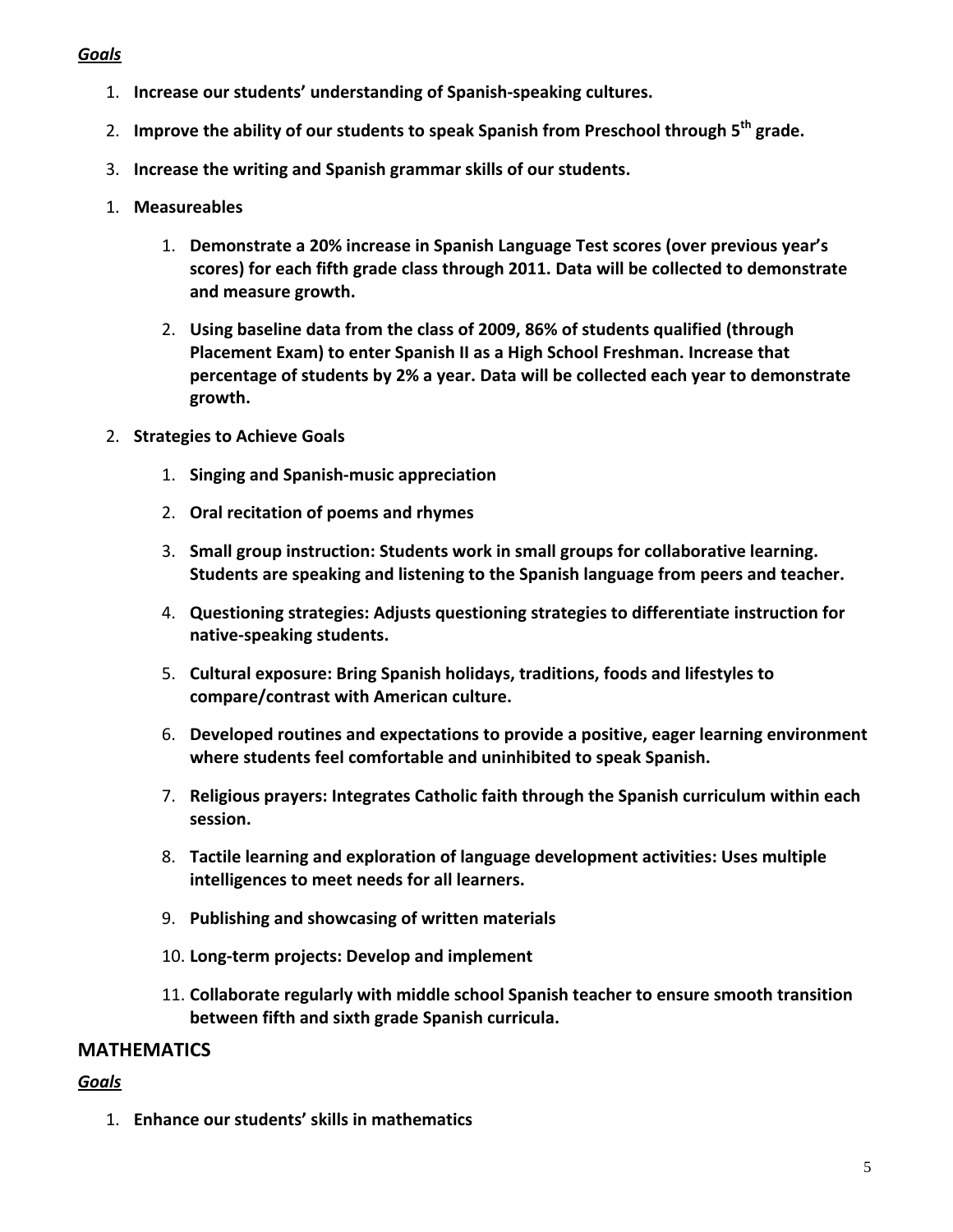- 2. **Increase the use of tactile learning using math manipulatives for concept building and comprehension.**
- **1. Measureables**
	- 1. **Demonstrate a 2% increase year over year on MEAP Math scores by 2011. Use current (2008‐2009) MEAP scores as baseline data. MEAP administered in 3rd, 5th and 7th grades.**
	- 2. **Demonstrate a 2% increase year over year on the Iowa Test of Basic Skills in** *Total Math.* **The ITBS is administered in 4th, 6th and 8th grade.**
	- 3. **Data will be collected to demonstrate growth and will be used to drive the areas of focus for the following year.**
	- 1. **Strategies to Achieve Goals**
		- 1. **Adopted a new mathematics curriculum, for K‐5** *Math Connects:* **This program is SMART board ready, four types of Problem Solving Lessons, differentiated practice and a Leveled Reader Database. For 6 – 8 grade** *Math Connects: Concepts, Skills and Problem Solving. Course 1, 2, 3*
		- 2. **Adopted the** *Renaissance Accelerated Math Program***. Accelerated Math monitors the progress of mathematical skills practices. It generates individualized assignments and tests, corrects assignments and tests, and records and reports results for immediate feedback. Along with this we have adopted the** *STAR MATH* **program that is a database of Math assessments.**
		- 3. **Communicate with parents the availability of on‐line resources that are included with the curriculum adoption.**
		- 4. **Professional Development will be provided on the use of Renaissance Accelerated Math program on a regular and ongoing basis. This training is a key component of the success of this program.**
		- 5. **This training will be paid for using Federal Title IIA funds.**
		- 6. **The Math Chairperson will hold monthly meetings with Math teachers to monitor the implementation of the program and address questions and concerns. This will allow the chairperson to schedule the appropriate training based on the needs of the faculty.**

## **FACULTY PROFESSIONAL DEVELOPMENT**

- 1. **Provide focused Professional Development in these four specific areas for our faculty and staff: Technology, Mathematics, Strategies for working with students with learning disabilities or Talented and Gifted and lastly training in Professional Learning Communities over the next five years.**
- 1. **Measureables**
	- 1. **All Professional Development will be documented to include the following information: Title of PD, Presenter, date, length of time, summary or list of objectives, list of attendees.**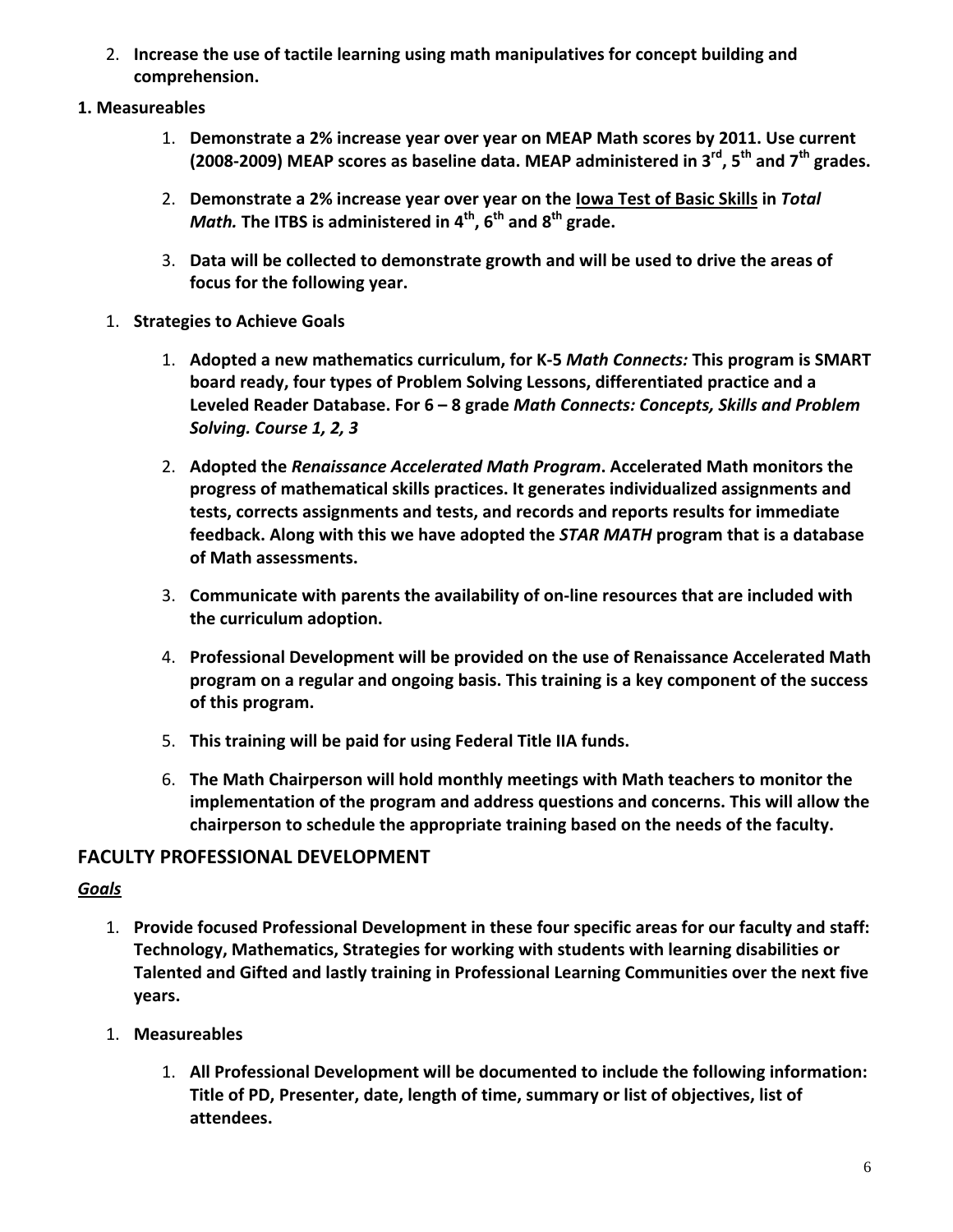- 2. **As funds are available each teacher attends one workshop per year. Principal to keep track so the funds are allocated evenly.**
- 2. **Strategies to Achieve Goals**
	- 1. **Provide professional development in the area of PLC (Professional Learning Committees) to provide time for teachers to collaborate on student learning and assessment to ultimately increase performance.**
	- 2. **Funding for faculty to receive focused professional development on strategies and best practices for students with diverse learning styles and/or learning disabilities (e.g. Dyslexia) will be provided from the 2008 Summer Appeal. These funds may also be used to provide professional development to address the needs of students who have outstanding abilities and extremely high potential.**
	- 3. **A variety of types of PD will be presented to include webinars, individual graduate level course or workshop.**
	- 4. **See Mathematics section for a complete description of the PD in this area.**
	- 5. **See Technology section for a completed description of the PD in this area.**

## **CURRICULUM UPDATES**

#### *Goals*

- 1. **Continue to update curriculum from year to year in order to be informed about the latest** *Best Practices* **to improve the skills of our students.**
- 1. **Measureables**
	- 1. **Curriculum Committee is formed with representatives from every grade level.**
	- 2. **A Chairperson is selected and the committee spends one year engaged in the process of evaluating a variety of textbooks that adhere to the Diocese of Lansing and State of Michigan Benchmarks.**
	- 3. **The purchase of the new materials is made the summer following the year of study.**
- 2. **Strategies to Achieve Goals**
	- 1. **Continue with schedule of Curriculum Updates on an annual basis, funded through development programs:**
	- o **2010‐11 Spanish**
	- o **2011‐12 Science**
	- o **2012‐13 Social Studies**
	- o **2013‐14 Religion**
	- o **2014‐15 PE and Fine Arts**

#### **SPIRITUAL DEVELOPMENT**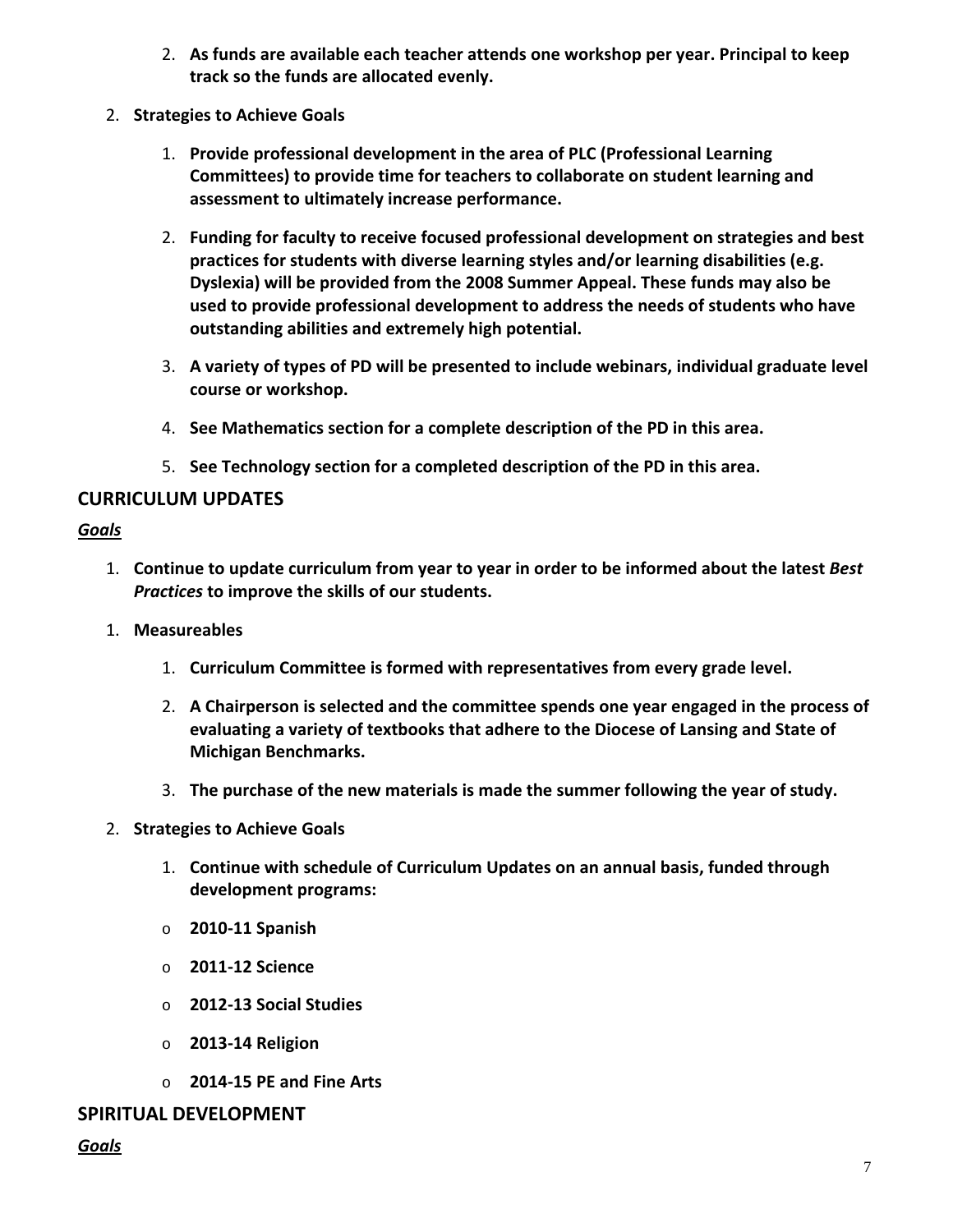- 1. **Improve the spiritual development of our students**
- 2. **Raise students awareness of their ability to help improve their community through social outreach**
- 3. **Increase student understanding of the world‐wide Catholic Church**
- 1. **Measureables**
	- 1. **Number of class based service projects**
	- 2. **Number of school wide service projects**
	- 3. **Amount of funds raised or quality of service hours contributed to a specific program.**
	- 4. **End of Year Survey by faculty reflecting upon the effectiveness of the service.**
	- 5. **Number of worship activities outside Mass**
	- 6. **Middle School choir travels to Rome in December 2010**
- 2. **Strategies to Achieve Goals**
	- 1. **Continue to require all faculty who teach religion work complete the Catechist Formation certification within the first five years, as required.**
	- 2. **Select school‐wide service and year‐long projects that represent local, national and global needs.**
	- 3. **Ensure that service project activities actively engage students and their families to learn and gain understanding of the targeted need by engaging in a yearlong project.**
	- 4. **Provide teachers with at least one spiritual retreat per year/or Spiritual Development course to ensure their own ongoing faith development and enhance certification requirements.**
	- 5. **Provide the opportunity for Middle School Choir students to travel to Rome to participate in the Papal Mass on December 31, 2010**

## **FACILITY IMPROVEMENT**

- 1. **Provide a safe, secure and optimal learning environment for our students.**
	- 1. **Measurables**
		- 1. **Actual evidence (photographs or tour of facility) of completion of projects**
		- 2. **Actual decrease in the number of items that are taken or vandalized in classrooms during non‐school hours. (We keep a list of what happens so we could actually compare year to year)**
	- 2. **Strategies to Achieve Goals**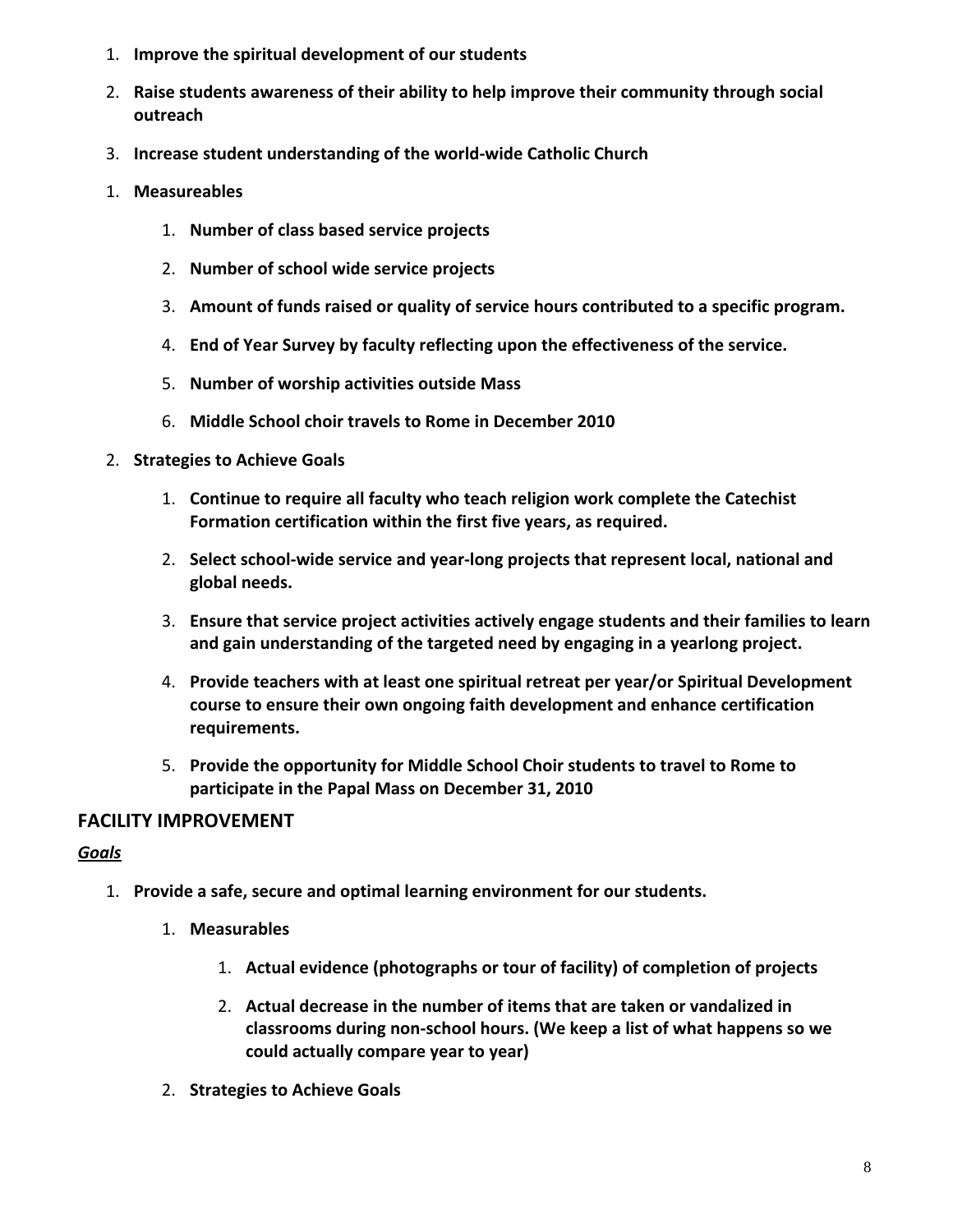- 1. **Develop and maintain an ongoing wish list of facilities projects to be completed as funding becomes available.**
- 2. **Bathroom renovation**
- 3. **Painting in primary/middle school wings**
- 4. **6th Grade entrance (doors and windows)**
- 5. **Desks and Chairs**
- 6. **Multimedia Projectors with Interwrite boards with Personal Response Systems in every classroom**
- 7. **Window replacement in Art and Music rooms**
- 8. **An extensive review of security in the school was completed by the Michigan Catholic Conference. From the report published in May, a list of priority projects will be determined this fall 2009.**
- 9. **Continue the SCRIP program from which PTG is dedicating proceeds that add cabinets and additional area storage in classrooms.**
- 10. **Explore creative security solutions to address the ongoing theft and vandalism that takes place in the school classrooms after hours.**
- 11. **Electronically scan and save prior students records on an external hard drive in a fire‐proof safe. The original hard copies will be saved in a different, yet secure, location.**
- 12. **Stage lighting, curtains and speakers to enhance the Fine Arts program**

## **TUITION AFFORDABILITY**

- 1. **Ensure that St. Francis is a viable option financially for a broader range of Catholic families within the community.**
- 2. **Enhance the affordability of our school's tuition for members of our parish.**
- 1. **Measureables**
	- 1. **Number and amount of need based scholarships awarded within the parish**
	- 2. **Compare the amount of need with the amount of awarded to provide an average percent of tuition paid by financial assistance.**
- 2. **Strategies to Achieve Goals**
	- 1. **Dedicate funds annually from School Appeal, Car Raffle and the ETF Benefit event to need‐based scholarships for the following school year.**
	- 2. **Maintain scholarship funding of at least \$60,000 per year so that no regular budget funds are used. This will keep yearly increases of tuition to a minimum.**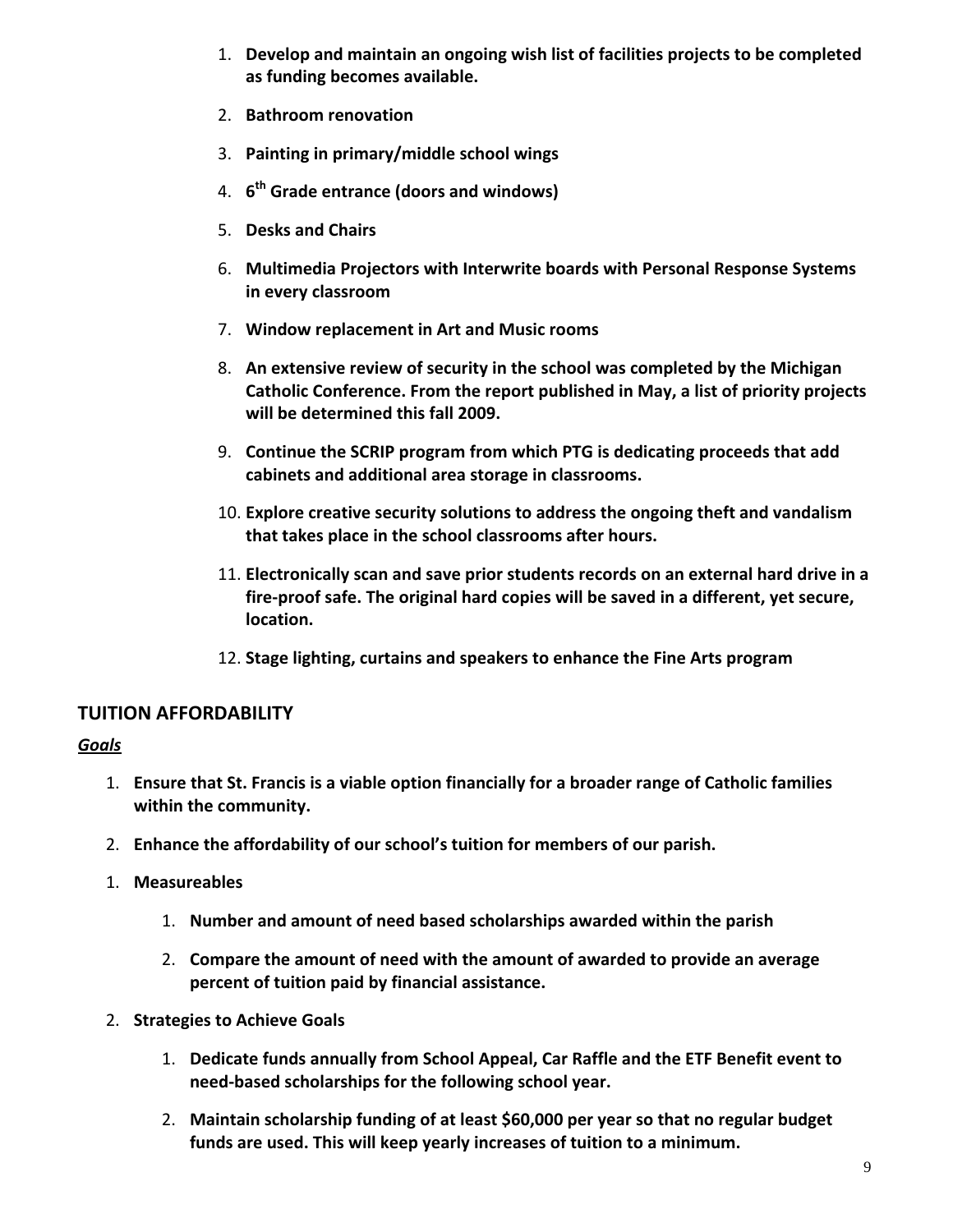3. **Decrease the cost of Kindergarten tuition/Enrichment program in order to make it the same cost of a full time student's tuition. Currently ½ day K tuition is \$3000 plus \$1600 for full day = \$4600, while the tuition for one student in 1st through eighth grade (in‐ parish) is \$4400.**

## **ADMINISTRATION**

## *Goals*

- 1. **Address the needs for additional administrative staff within our school.**
- 1. **Measureables**
	- 1. **Completion of strategies listed below, resulting in hiring of additional administrative staff.**
- 2. **Strategies to Achieve Goals**
	- 1. **Conduct research to determine what the enrollment requirements are to justify a vice‐ principal. Research will be conducted using such organizations as Diocese of Lansing, Diocese of Detroit, MANS, NCEA, NAESP, etc.**
	- 2. **Create a job description for the vice‐principal position.**
	- 3. **Explore various funding options to fund additional administrative resources.**
	- 4. **Approach various members of our community for ideas and suggestions**
	- 5. **Provide a career development/transition opportunity for a teacher who wishes to learn about school administration.**
	- 6. **Determine an office space for additional administrative staff person**

## **MARKETING AND ENROLLMENT**

- 1. **Improve our ability to attract and retain students/families within our school.**
- 1. **Measureables**
	- 1. **Reduction in attrition (students leaving our school other than graduation or home move).**
- 2. **Strategies to Achieve Goals**
	- 1. **Gather data at the end of each year on the number of families who left St. Francis for reasons other than graduation. Track the reasons why families left.**
	- 2. **Collect data on families that came on a tour of the building and the percentage of those who subsequently enrolled.**
	- 3. **Track the progress of enrollment weekly, beginning with Open House, to allow comparison with year‐to‐date enrollment figures.**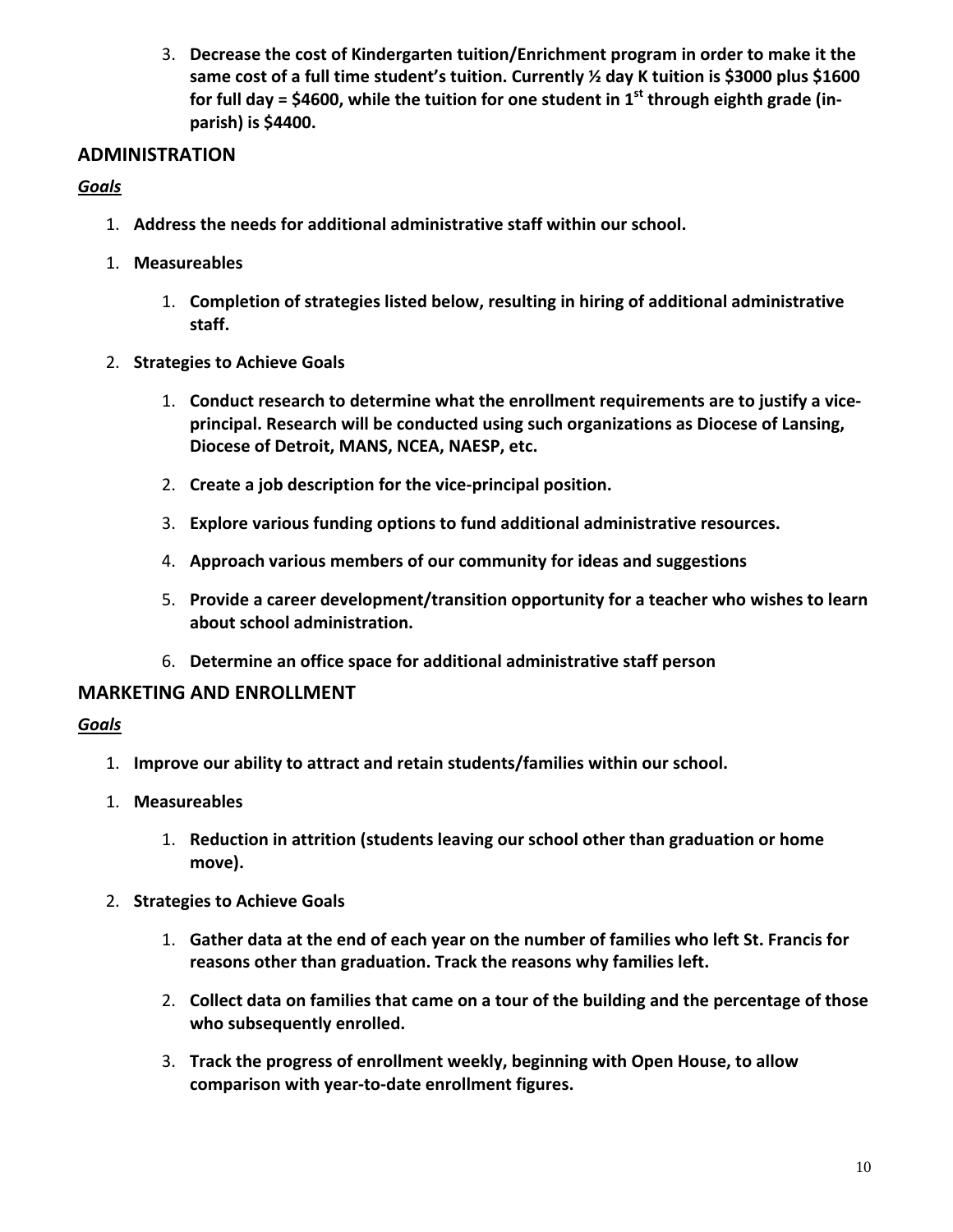- 4. **Collect and analyze demographic data on existing families. Establish "family profiles" to better understand what could help improve their St. Francis experience and thereby retain their children as students.**
- 5. **Regularly survey families on their perceptions of St. Francis (strengths and weaknesses). Ensure that School Improvement Committee works to address weaknesses and further enhance strengths.**
- 6. **Continue marketing program to adjust strategies that address changing economic climate.**

## **ACCREDITATION**

## *Goals*

- 1. **Maintain our school's accreditation with the Michigan Non‐Public School Accrediting Association.**
- 2. **Continue working on our Schools of Distinction application for final review during our Accreditation visit in 2010‐2011.**
- 1. **Measureables**
	- 1. **Completion of Accreditation Self – Study by the end of September 2010.**
	- 2. **Completion of MANS official visit by end of November 2010.**
- 2. **Strategies to Achieve Goals**
	- 1. **Faculty, staff and various constituents will collaborate on writing our new Accreditation self‐study.**
	- 2. **Completion of our Schools of Distinction application, with displays of data for visiting team.**
	- 3. **Visit by MANS officials and others to take place in Fall 2010.**
	- 4. **Prepare displays of exhibits/evidence to demonstrate the completion of goals set in last Accreditation visit in 2003.**

# **FOCUS AREA: ADMINISTRATION AND OPERATIONS**

## *Vision Statement:*

**To efficiently and conscientiously oversee the maintenance and growth of the financial, physical and human resources of our Parish so that its staff and members may ambitiously carry out the Word and the work of our Lord Jesus Christ.**

## *Goals:*

1. **To be forthright in all our business affairs and to demonstrate accountability by the preparation of regular, accurate reports to the Parish**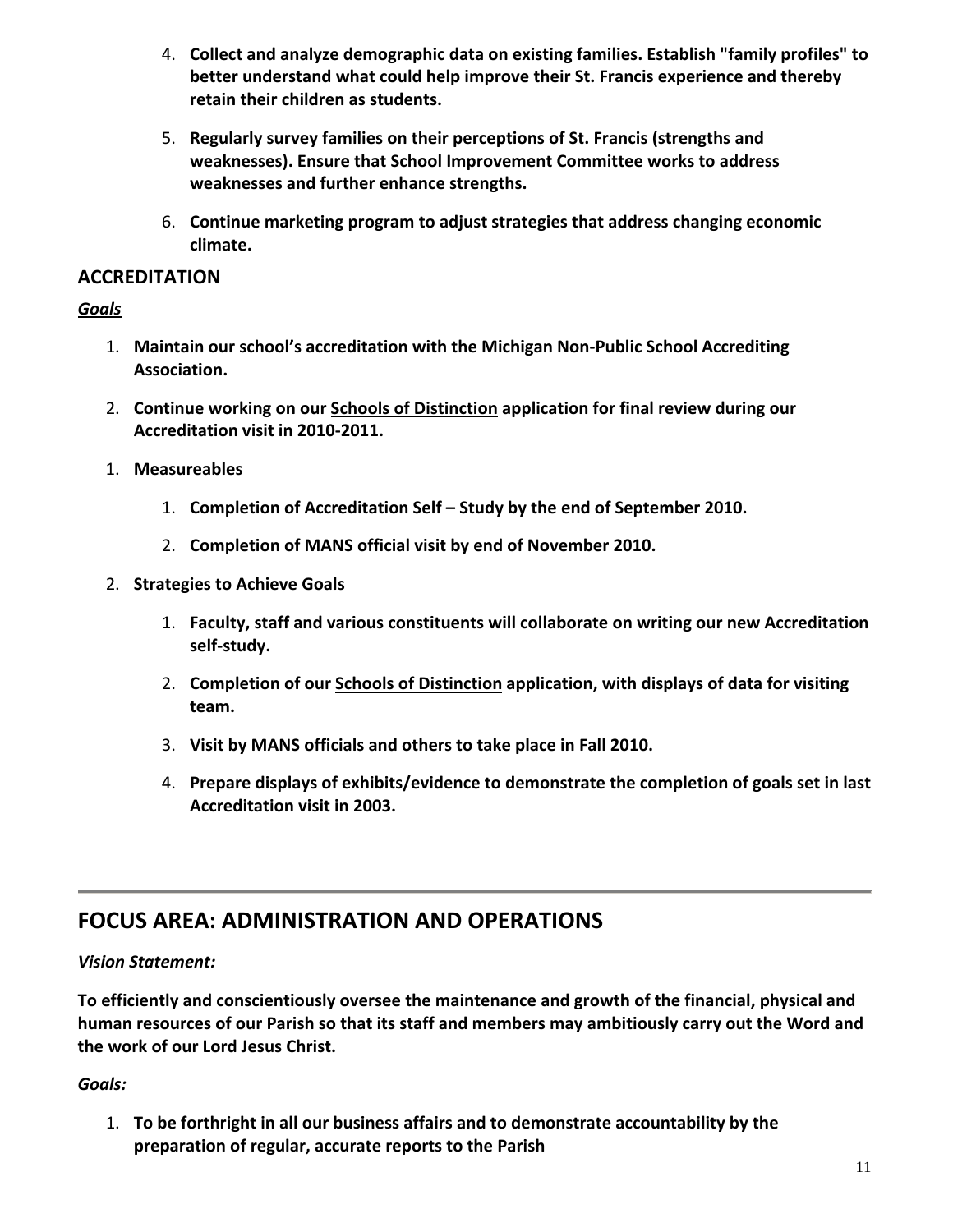- 1. **Form an advisory Fiscal Management Sub‐Committee, headed by one or two Finance Council members, to review existing Diocesan fiscal guidelines and compare them to existing Parish practices. This sub‐committee will be responsible for insuring that each annual financial report was compiled using sound practices including a protocol for the self‐auditing of financial statements and for verifying that Parish funds are being properly managed and reported.**
- 2. **To continue to retire debt in accordance with its existing amortization schedule.**
- 3. **To accompany each management‐prepared financial statement with a statement of the Fiscal Management Sub‐Committee chair pertaining to the Parish's level of compliance with sound practices and to the quality of financial management and reporting.**
- 2. **To manage our physical resources in a manner which allows the activities of the Parish's many ministries and programs to be effectively presented**
	- 1. **Form an advisory Facilities Sub‐Committee, headed by one or two Finance Council members, to work with the Pastor and the Business Manager to study and make recommendations regarding prospective repairs or replacements of facilities, new construction (e.g. a family center), and potential contractors.**
	- 2. **The Sub‐Committee will assist the Business Manager in overseeing all projects to their successful completion.**
- 3. **To study and develop new recycling and ecological goals**
	- 1. **Form an advisory Ecology Sub‐Committee, headed by one or two Finance Council members, to monitor ever‐changing practices and studies pertaining to ecological conscientiousness and safety.**
	- 2. **The Sub‐Committee will work with the Business Manager to develop new programs for the ecological disposal or recycling of by‐products (e.g., fluorescent light tubes).**
- 4. **To manage our human resources in a manner consistent with our Catholic teachings**
	- 1. **Form an advisory Human Resources Sub‐Committee, headed by one or two Finance Council members, to review Diocesan and regional employment guidelines and compare them to St. Francis' employment policies, human resources procedures, and staff composition targets.**
	- 2. **The Sub‐Committee will work with the Business Manager to assess Parish salary and benefit structure, relative to Diocesan and regional compensation programs.**
- 5. **With the assistance of the Pastoral Council, to identify one or more individuals to oversee the development and documentation of a procedural manual for all basic administrative and operational functions of the Parish.**
	- 1. **Oversee the creation of job descriptions detailing functional responsibilities of each member of the Parish staff.**
	- 2. **Develop an in‐depth procedural manual for the administration and operations of the Parish which could be used in case of emergency or to assist in training new staff.**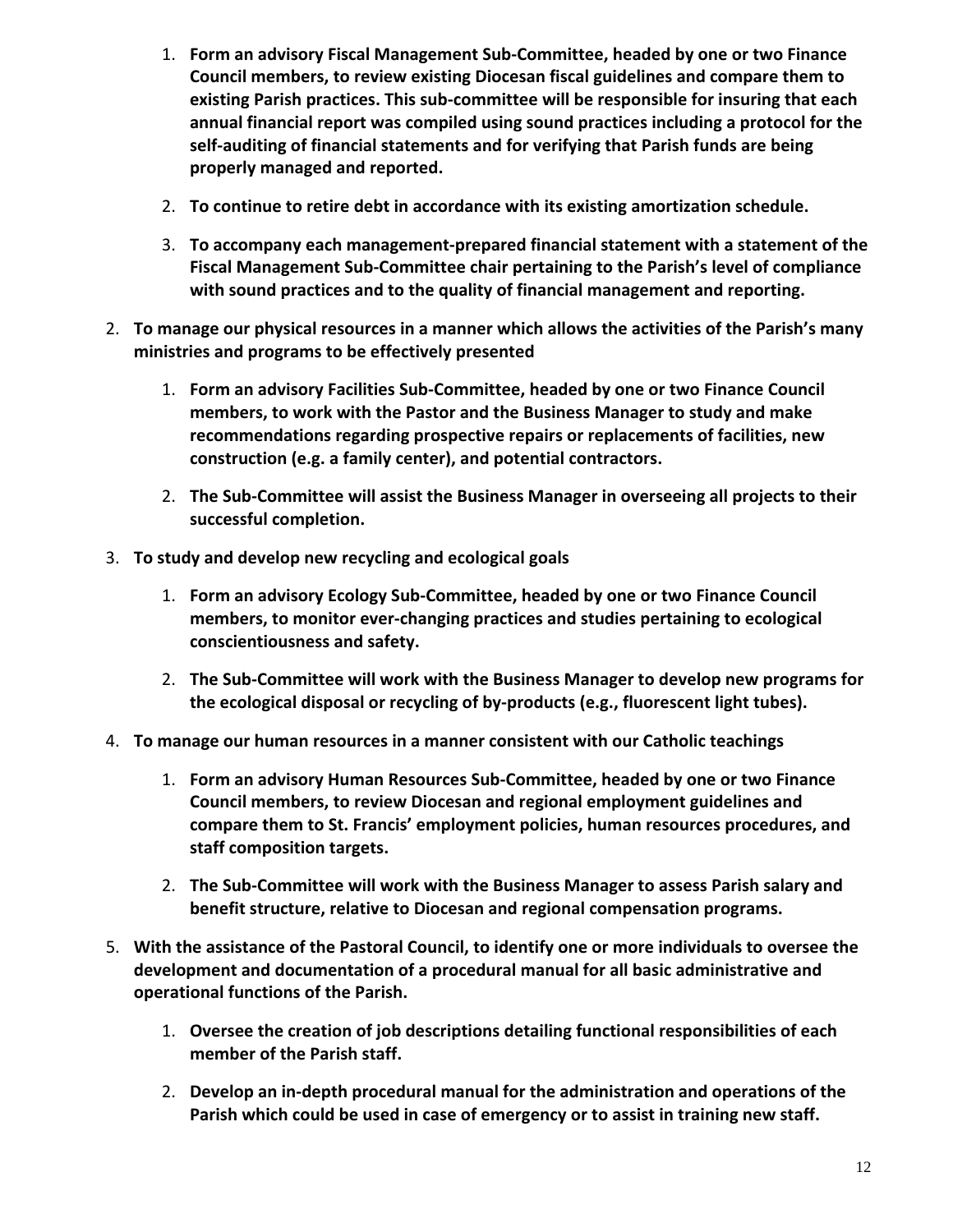# **FOCUS AREA: COMMUNICATIONS**

## *Vision Statement*

**Continue to recognize the latest technological developments in communications and evaluate how to combine them with existing communication methods to best reach all demographics within the parish. We will to utilize technology to enhance communication between the church and its members while also encouraging interactions between church members.**

#### **Goals:**

- 1. **Make the parish's online presence a dynamic community where parishioners are actively engaged with both the parish and other parishioners by**
	- a. **Providing connections with other parishioners**
	- b. **Creating discussion board topics where all members can post. These can be geared towards certain demographics or**
	- c. **Allowing Ministry Leaders to quickly and easily create and post content**
	- d. **Allowing sharing of photos & videos from parish events and providing a place for people to RSVP and discuss the event**
	- e. **Providing a central framework for and a place for parishioners to find various ministries that are already utilizing social networking**
	- f. **Allowing the parish to quickly disseminate information to all.**
	- g. **Allowing anyone to post a message to the parish**
- 2. **Encourage parishioners prayer life through providing**
	- 1. **A section allowing for parishioners to post prayer requests**
	- 2. **An opportunity for online small group faith sharing that would meet virtually utilizing social networking rather than on a set schedule**
	- 3. **A central location to find links to online prayer resources such as Pray as you Go mp3s**
- 3. **Disseminate news from the Catholic Church and provide education by**
	- 0. **Maintaining a set of links to various Catholic News Agencies, theology sites, etc.**
	- 1. **Publicizing links to particularly noteworthy articles**
	- 2. **Periodically providing a link to an article on doctrine, a saint, church history, etc. with some commentary**

#### **Measurement:**

Since this a new arena, we will quarterly review the activity of the various sections and determine if **any changes are required.**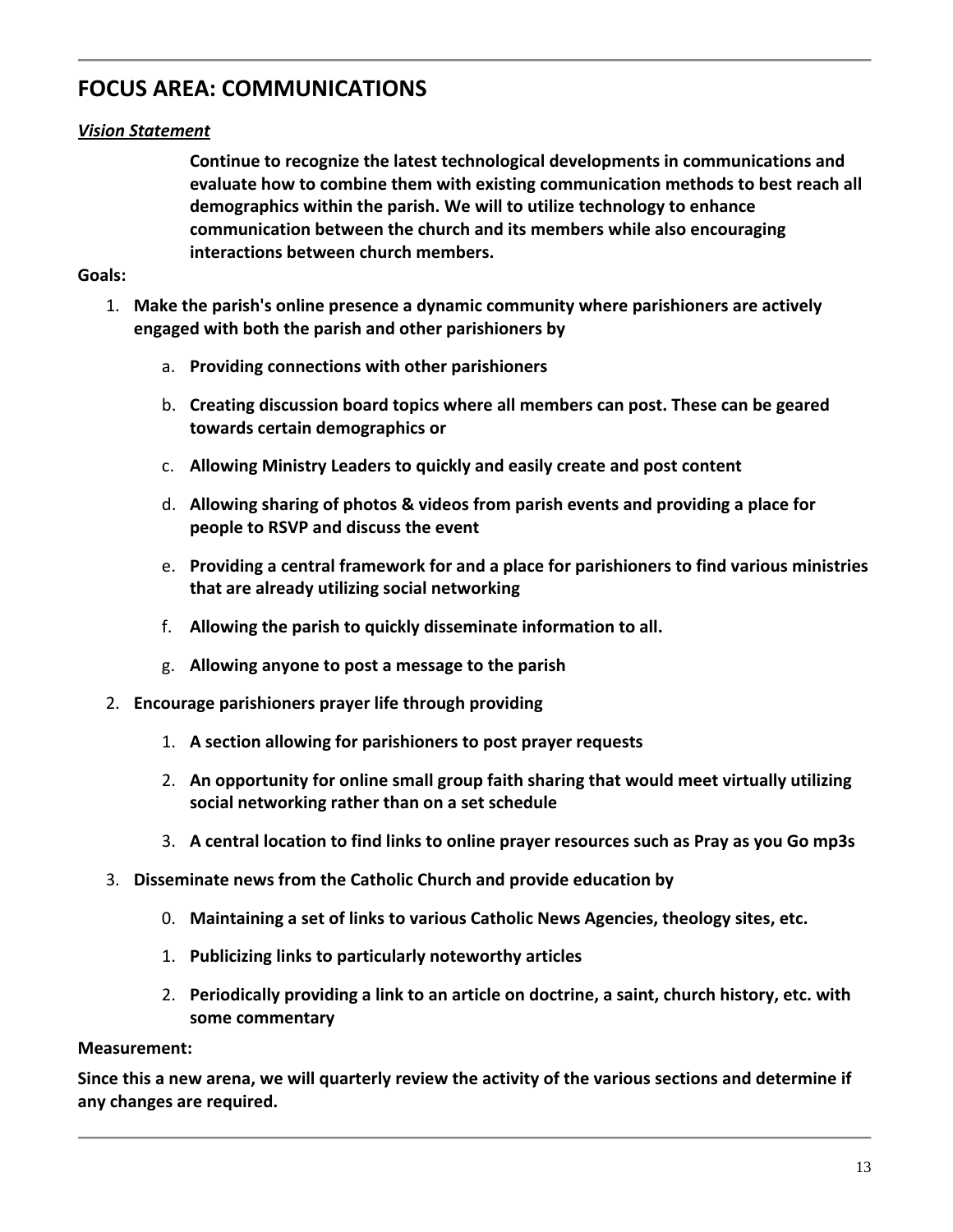## **FOCUS AREA: DEVELOPMENT**

**Looking ahead to 2014, St. Francis Catholic School continues to be perceived as the 'best game in town' offering high quality education. Enrollment is at target levels, our teachers are recognized for excellence in the classroom, the Parish is vibrant and actively supporting the School. Tuition remains** at a level that enables a wide range of families to attend. The Development process for the school is **robust with an expanding base and a disciplined annual cadence to Development activities. Participation in Development events and fund raising results are improving year over year. Our cost ratio remains low.**

**The St. Francis School parent community remains highly dedicated and engaged and is recognized and appreciated as the backbone of our success in Development. We are actively engaging the new School families in our Development process. We have effectively expanded the base and continue to actively communicate with and cultivate 3 key constituents in fund raising for the school:**

- 1. **50+ in parish**
- 2. **Past School Families**
- 3. **Inclined Grandparents**

**The Development activities of the School build on past success and are continually renewed with lessons learned and new ideas each year. Both a Major Gift and Planned Giving program are primary elements of Development. There is a strong culture of recognition and appreciation for our rich network of Development volunteers and liaisons.**

**The Development Director is working in partnership with a strong and active Development Council with a rich network of sub‐teams focused on select initiatives. The Director is also working in partnership with the Trustees of the Educational Trust Fund who are actively engaged in growing the endowment towards its goal of \$10 million. The school's Scholarship Fund for tuition assistance is at target levels to support families in need.**

Development at St. Francis is strong and fully in sync with the Parish & School 5-year plans to ensure **the long term vibrancy of St. Francis School in Ann Arbor.**

**1. Goal: Define & Strengthen the Development Process. Means to Achieve include:**

**1.1 Develop a comprehensive calendar of communication and Development initiatives including Parish & School activities that serve as an effective means of cultivating a relationship between prospective donors and the school.**

**1.1.1 Measure: Each event in calendar delivered as planned.**

**1.2 Enhance the capacity of the Parish Soft database to enable the collection of prospect and donor data, and associated standardized reports, as we expand the base with 3 key constituents: Past School Families, 50+ in parish and inclined Grandparents.**

**1.2.1 Measure: Database is capable of generating standardized reports to assess progress on expanding the base.**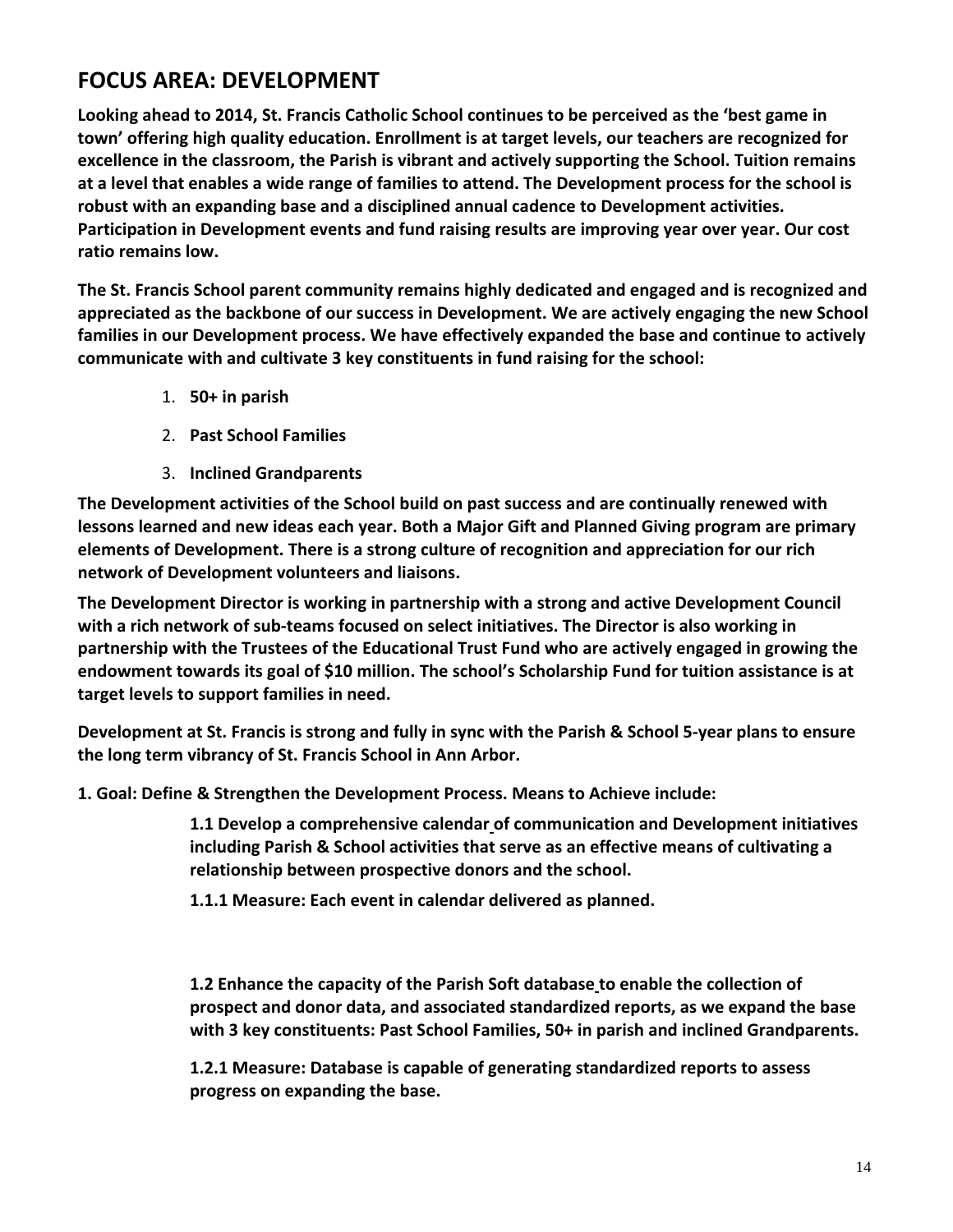**1.3 Define & implement an overall communication strategy (message & medium) including an enhanced online presence.**

**1.3.1 Measure: Quarterly Mustang Connection Newsletter published; Annual Development Report created.**

**1.4 Refine the responsibilities of the Development Council and ETF Trustees to include active leadership on select initiatives & associated sub‐team(s). The Trustees are actively engaged in building the Endowment.**

**1.4.1 Measure: # of individuals actively engaged in select initiatives.**

**1.5 Continue to build on the strong volunteer culture at St. Francis and ensure leaders / volunteers are in place for various development initiatives. Recognize volunteers in meaningful ways.**

**1.5.1 Measure: Each Development event is adequately staffed.**

**1.6 Continue to evolve the role of the Development Liaisons (DL's) to cultivate key relationships as we expand the base and develop both a Major Gift & Planned Giving program.**

**1.6.1 Measure: # & continuity of DL's.**

**1.7 Provide educational and training opportunities for the Development Director as well as the Development Council and key volunteers.**

**1.7.1 Measure: # of educational &/or training events.**

**1.8 Maintain an ongoing partnership with the Principal including monthly planning meetings to ensure the alignment of the Five‐Year Plans and associated implementation. Work together to enhance the St. Francis School web site with Development & online giving imbedded throughout the web site.**

## **1.8.1 Measure: Meet monthly with Principal, or more, if needed.**

**1.9 Assess the need for additional Development Office staff relative to the goals & objectives and hire as needed (potentially seasonally.)**

**1.9.1 Measure: Staffing aligned with goals.**

**2. Goal: Expand the Base. Means to Achieve include:**

**2.1 A primary Development goal is to 'expand the base' beyond our exceptionally committed school families. The goal is to communicate with, cultivate, and solicit 3 key constituencies beginning with inclusion in the Parish Soft database and an invitation to the Spring Educational Trust Fund Benefit:**

- o **50+ in parish**
- o **Past School Families (PSF)**
- o **Inclined Grandparents**

**2.2 Communicate with key constituents via the Mustang Connection (newsletter) as well as online.**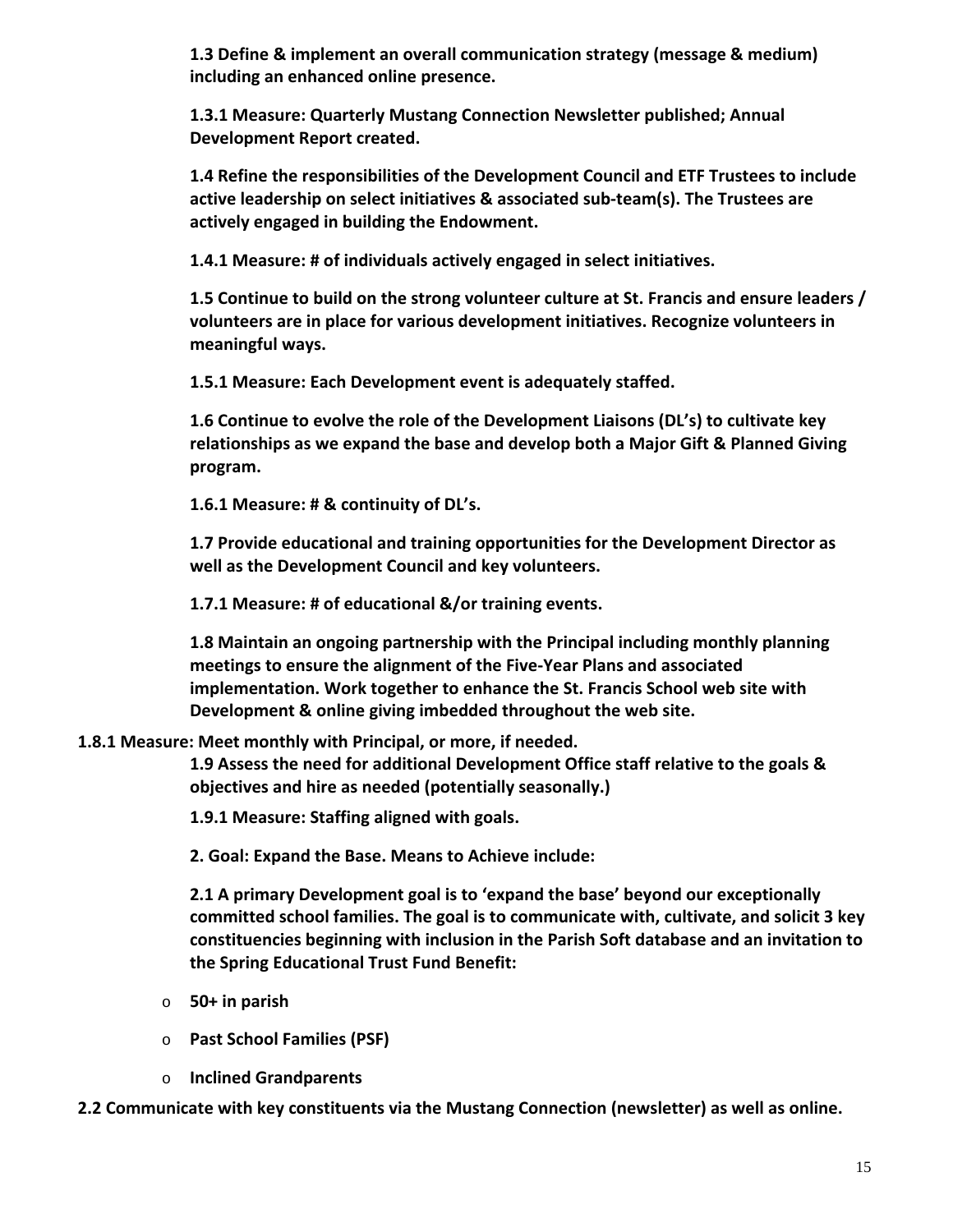**2.2.1 Measure: # of Mustang Connection issues mailed to key constituents and online connections made with them.**

**2.3 Cultivate key constituents. In partnership with school staff, identify select school events that the 3 key constituencies can be invited to.**

- **2.3.1 Measure: # of events key constituents received an invitation to.**
- **2.4 Solicit key constituents.**
- **2.4.1 Measure: # of requests for support made to key constituents.**

**2.4.2 There is a rough estimate of about 600‐800 families in the parish that are 50+ and/or PSF. The overall goal is continual growth year over year in participation and donations.**

**3. Goal: Deliver the Major Development Events Annually. Following, evaluate their effectiveness and Identify Opportunities for Improvement. Means to Achieve include:**

**3.1 Deliver the Educational Trust Fund Benefit (ETF) in the early Spring with growth in participation, One‐of‐a‐Kind Treasures and net results over time. Initiate & grow Sponsor program. Establish succession plan for event leaders. Establish linkage between ETF and Planned Giving program.**

**3.1.1 Measure: Growth in # of participants and \$ netted year over year. Endowment growth too.**

**3.2 Deliver the Car Raffle in June in a way that maintains good will in the parent community. Plan for potential \$1 million mark in 2010/2011 and recognition of Ken Butman's contributions over the years. Identify leaders/team to keep the event 'fresh & engaging' to ensure ongoing success over time.**

**3.2.1 Measure: \$ netted equal to budget to meet identified school operating needs.**

**3.3 Deliver School Appeal (October to December) and include the expanded base. Define ongoing School Appeal process including personal contact with "Top 100" donors, 'thank‐a‐thon' and other 'best practices'. Identify and recruit a highly recognized Chairperson to lend leadership to the Appeal. Establish linkage between the School Appeal and the Major Gift program via cultivation of "Top 100" donors. Define a "Major Gift."**

**3.3.1 Measure: \$ netted equal to budget to meet identified school operating needs.**

**3.4 Pursue grants as key opportunities present themselves.**

**3.4.1 Measure: \$ netted included in budgeted "other development income" to help meet school operating needs.**

#### **4. New Initiatives**

**4.1 Build a Scholarship Fund to keep tuition affordable to a wide range of families. Develop an overall plan which may include an appeal for need‐based tuition scholarships in the ETF Benefit.**

**4.2 Build a Major Gifts program with cultivation of "Top 100" donors: define what a Major Gift is, as well as the approach & process steps including: case statements, prospect identification, select cultivation events, potential 'giving circles', etc. The**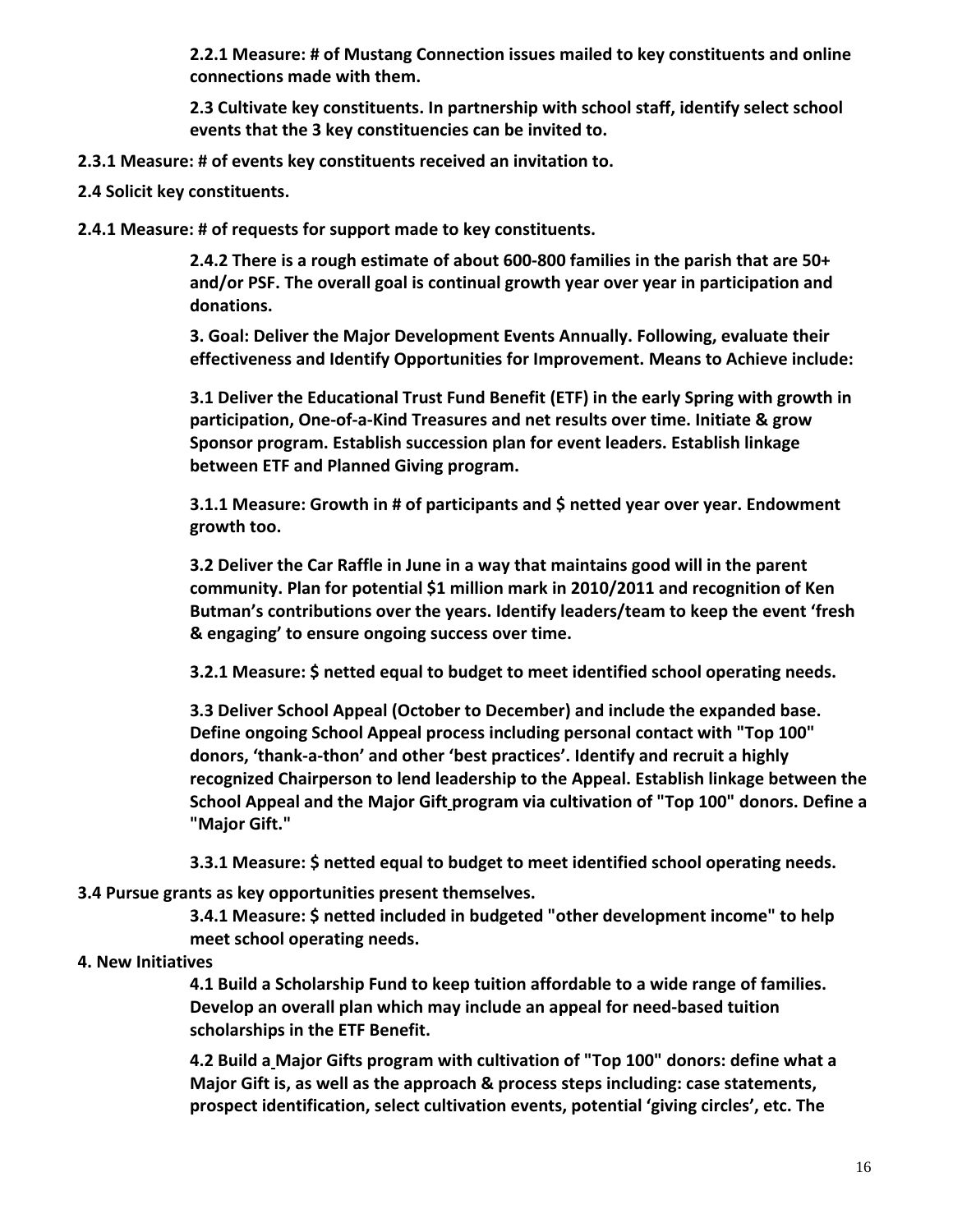**Development Director leads with active participation of the Pastor, Principal and select Development Liaisons. 'Rule of the Few' is our guiding principle.**

**4.2.1 Measure: Prospects identified. # of personal contacts / visits / cultivation events.**

**4.3 Build a Planned Giving program to enable St. Francis School to be included in Wills, Estates and as Insurance beneficiaries. Develop a "letter of intent" to formally identify individuals who have included St. Francis School.**

**4.3.1 Measure: Prospects identified. # of "letters of intent" received.**

**4.4 Long range contingency plan: plan completed with 5‐year view and various scenarios defined.**

# **FOCUS AREA: EVANGELIZATION & OUTREACH**

The Church exists to evangelize, and with God's help, the parish and its people are the prime way in **which this happens. Thus, we at St. Francis will:**

**1. More clearly define and communicate what it means to be a member of St. Francis parish**

**Measurement of success: Do another Gallup Survey**

**2. Examine our Welcoming Process to:**

**2.1 Review the "one on one" Neighborhood Coordinator Approach**

**2.2 Look at the possibility of adding communal aspect to the process (ie. bi‐monthly brunches)**

**2.3 Better connect Giftedness/Discernment/Time/talent process to welcoming process**

**Measurement of success: Gallup Engagement Survey**

**3. Establish better ways to help all parishioners use their strengths & talents**

**3.1 Implement the Gallup Strength Finder – using the "Catholic" approach out of Cleveland**

**Measurement of success: Gallup Engagement Survey**

**4. Examine our Web Site**

- **4.1 Examine it to find where it can be more welcoming and inviting**
- **4.2 Put more parish presentations on the web site (ie. Business Breakfast)**
- **4.3 Enhance the weekly livestreaming of the Mass for Shut‐ins to become a evangelization tool**

**Measurement of success: Number of "hits" increases**

- **5. Investigate different opportunities for parishioner socialization**
- **5.1 Inexpensive international dinners**
- **5.2 Game nights**
- **Measurement of success: Response of people**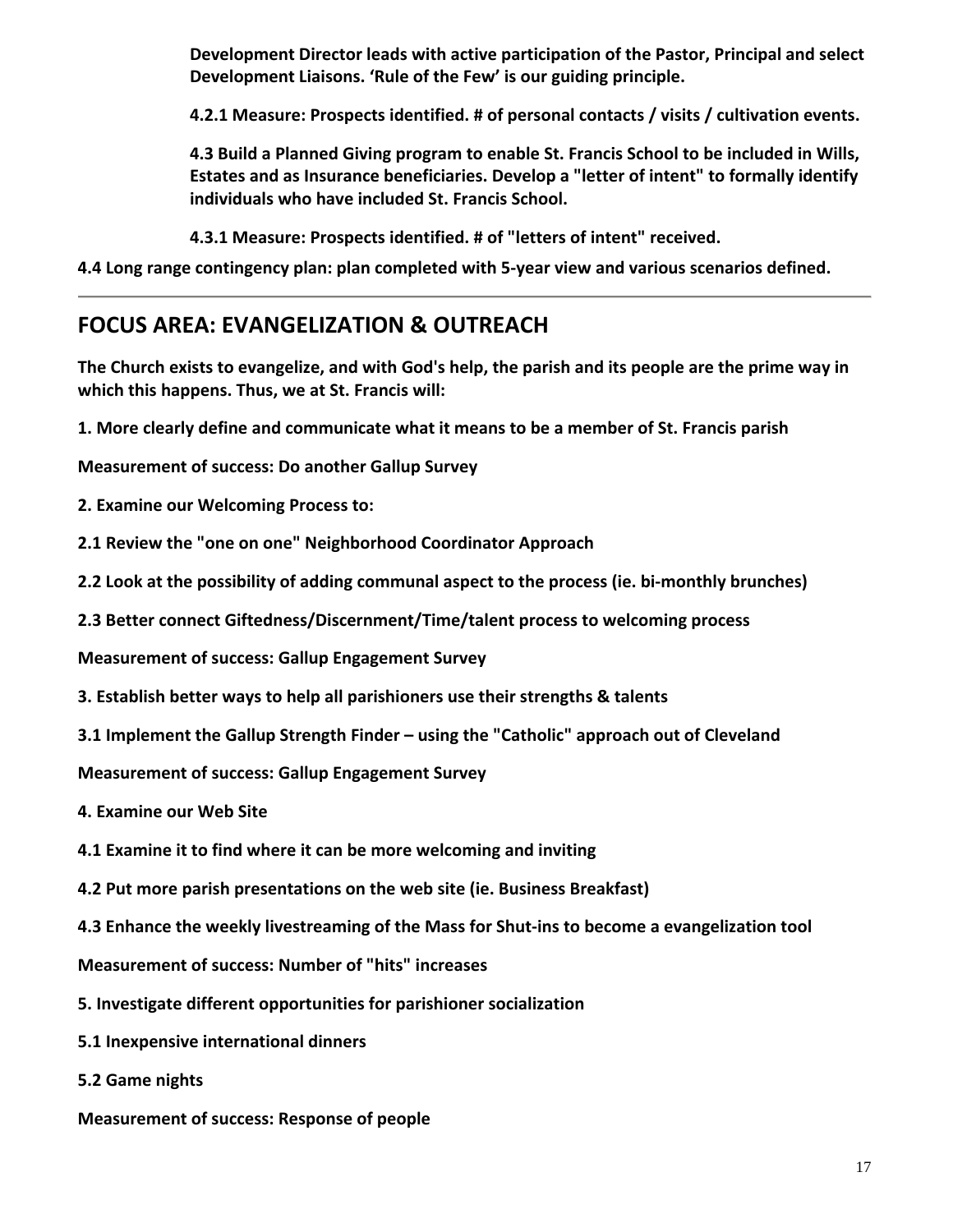- **6. Returning Catholics; see Adult education**
- **7. Christian Initiation: see Adult education**
- **8. Outreach Programs**

**8.1 Develop ways to encourage existing parishioners of St. Francis to invite others to belong to the church**

**Measurement of success: Response of people**

**8.2 Develop special interest groups (ie. language groups, spiritual groups) that would serve as an outreach to people**

**Measurement of success: Response of people**

**8.3 Continue to develop ways that would help various immigrant groups to create a home at St. Francis.**

**8.3.1 Have gatherings of the various nationalities to:**

**a. invite them to belong**

**b. investigate their spiritual needs**

**8.3.2 Incorporate various devotional practices as interest indicates Measurement of success: Response of people**

**8.4 Develop ways to help the alienated educated groups in to re‐connect with the church**

**8.4.1 Develop forums that would discuss and engage topics for this group Measurement of success: Response of people**

**8.5 Advertise some parish programs (ie. Theology on Tap) to the wider community**

**Measurement of success: Response of people**

## **FOCUS AREA: HIGH SCHOOL YOUTH MINISTRY**

**Our mission is to actively engage high school youth in a comprehensive youth ministry that equips and encourages them to in turn go forth into the community to live and share their faith.**

- 1. **Promote engagement and active participation in the youth ministry and the church at large.**
	- 1. **Seek and implement ways to show active youth participating in parish life.**
	- 2. **Invite and welcome youth to youth and parish events.**
	- 3. **Seek and implement ways to engage youths in parish ministries in which they are not yet actively participating.**
- 2. **Explore innovative methods and technologies to further connect youth, the ministry, and the church.**
	- 1. **Continuously examine and improve use of changing technology, particularly the Internet.**
	- 2. **Foster the skills and interests of the youth to develop, maintain, and expand the use of technology in the ministry.**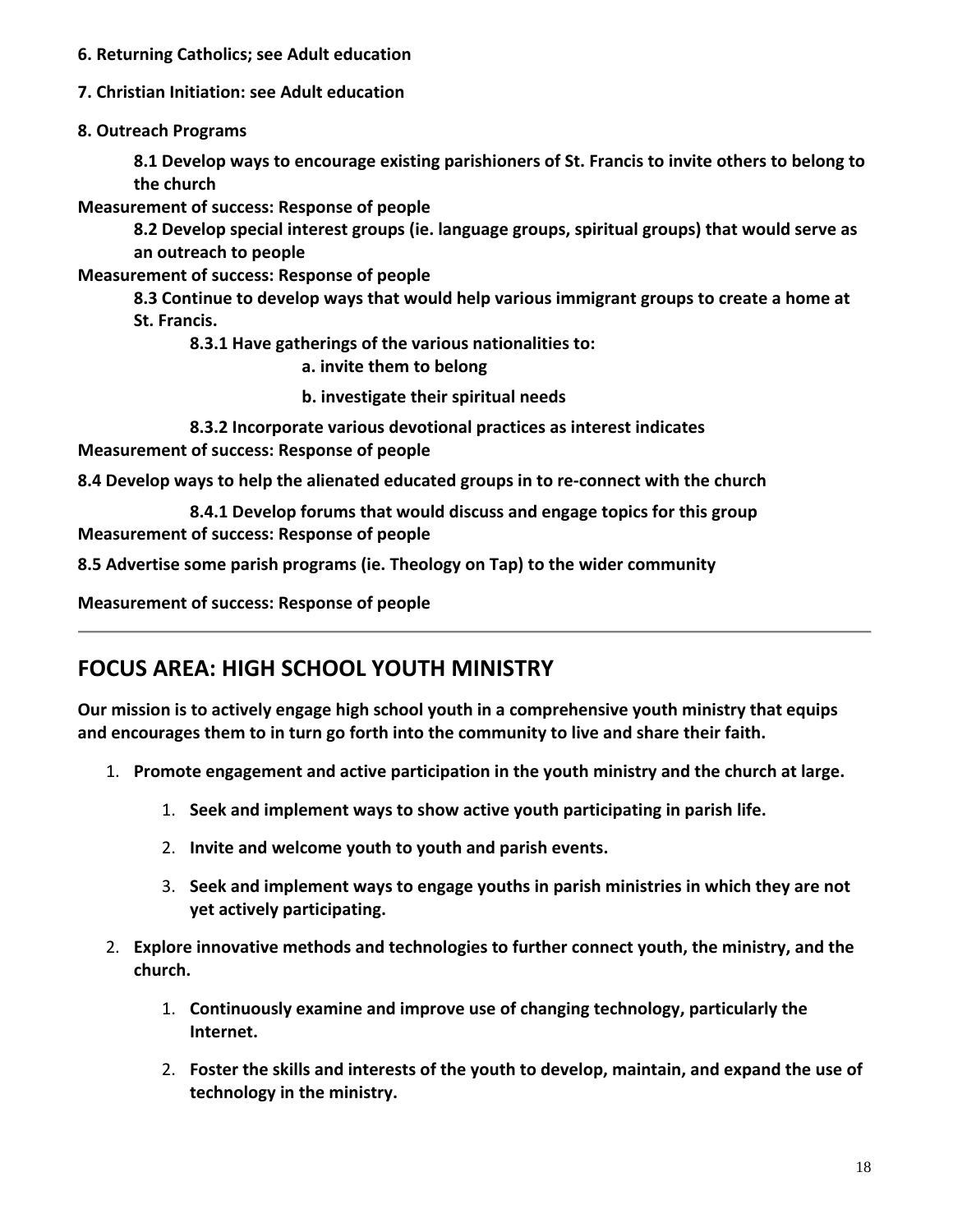- 3. **Develop effective channels of communication between parents, teens, the youth ministry, and volunteers.**
	- 1. **Explore means to assist parents with issues facing families with teens.**
	- 2. **Determine how to use technology and face‐to‐face communication for this assistance.**
	- 3. **Determine when to use technology and when to use face‐to‐face communication.**
- 4. **Ease the transition from 8th to 9 th grade and promote participation in the high school ministry.**
	- 1. **Create relationships with the 8th graders in St. Francis school, religious education program, and middle school youth ministry.**
- 5. **Promote, maintain, and develop relationships and ministry components that encourage outreach to youth unconnected to the youth ministry.**
	- 1. **Develop events that are well suited to new, unconnected youth.**
	- 2. **Create an environment of welcome and openness at all youth ministry events.**
	- 3. **Encourage peer invitations.**
	- 4. **Develop means to stay in contact with youth that attend for the first time.**
	- 5. **Foster a stronger sense of communal identity for the youth coming from a wide number of schools and backgrounds.**
- 6. **Recruit, train, and mentor youth and adult leaders.**
	- 1. **Consistently offer opportunities for leadership development.**
	- 2. **Encourage peer recruitment for leadership.**
	- 3. **Examine the possibilities, effectiveness, and means of a mentoring program.**
- 7. **Continue involvement in activities outside the parish such as National Catholic Youth Conference (NCYC), World Youth Day (WYD), Diocesan Youth Leadership Camp (DYLC), Diocesan Jamboree and joint parish ventures such as retreats.**
- 8. **Evaluate individual programs and the overall effectiveness of the ministry.**
	- 1. **Establish measurable methods to evaluate the different components of the ministry in a quantifiable and useful way.**
	- 2. **Establish a schedule of examining the evaluations.**
	- 3. **Determine methods to take the evaluation results and apply them to the ministry.**

# **FOCUS AREA: PASTORAL CARE AND SMALL GROUPS**

*Vision Statement:*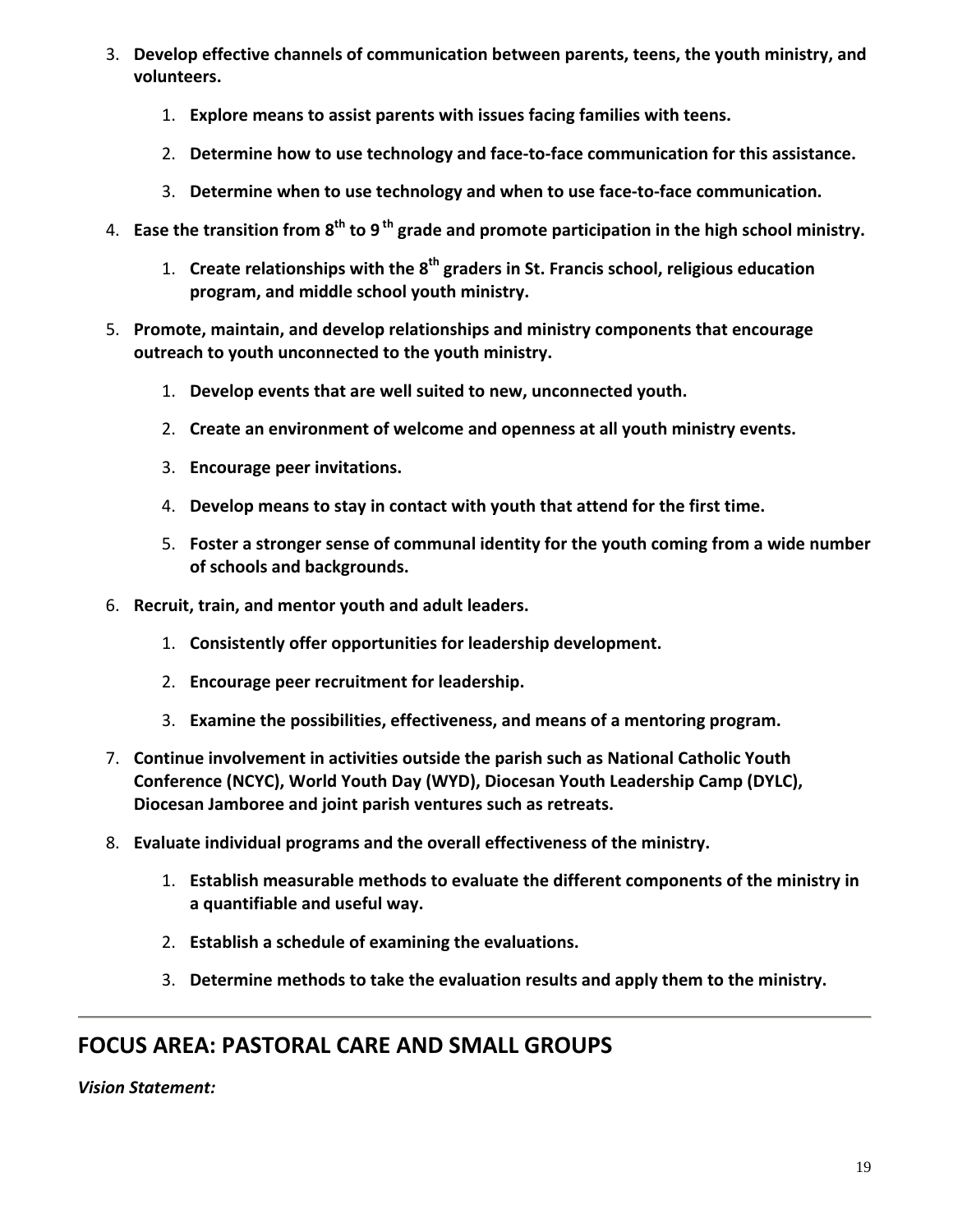**Pastoral care and small groups will provide a compassionate presence in imitation of Jesus' care of others, nurturing and empowering the physical, spiritual and emotional gifts of people to serve one another and promote a sense of belonging, community, and stewardship.**

- 1. **Create a parish where all parishioners are encouraged to actively use and develop their strengths in service to one another.**
	- 1. **Involve parishioners in identifying their God given gifts and talents and how they are called to use them. This is key to being able to meet the pastoral care needs of our large parish in an economically feasible manner.**
	- 2. **Utilize strength finders or some other gifts and talent assessment tool to enable parishioners to identify their God given gifts and talents.**
	- 3. **Assist parishioners in identifying ministry opportunities in alignment with these gifts and talents.**
	- 4. **Plan and provide ongoing training and support for all volunteers to enhance the development of ministry skills.**
	- 5. **Empower members of the community to be pro‐active in identifying and meeting the ministry needs of our community.**
- 1. **Create a men's group to address the spiritual needs of men within our parish, to support their role in our families and community, and to empower and enrich their spiritual and emotional lives. This is particularly needed to support and affirm men in these difficult economic times.**
	- 1. **Identify at least two men with leadership gifts interested in starting a men's group within the first year, and an additional potential leader each year thereafter.**
	- 2. **Provide annual effective leadership and group facilitation training to the leaders.**
	- 3. **Identify, invite and recruit an increasing number of members each year.**
- 1. **Create a women's group to address the spiritual needs of women within our parish, to support their role in our families and community, and to empower and enrich their spiritual and emotional lives. This is particularly needed to support and affirm women in these difficult economic times.**
	- 1. **Identify at least two women with leadership gifts interested in starting a woman's group within the first year, and an additional potential leader each year thereafter.**
	- 2. **Provide annual effective leadership and group facilitation training to the leaders.**
	- 3. **Identify, invite and recruit an increasing number of members each year.**
- 1. **Increase the outreach and support to parishioners experiencing particular life changes.**
	- 1. **Determine how our ministry to the infirm and homebound can be improved to best minister to this growing population, strengthen their connections with the community and utilize their prayer and spiritual potential for the benefit of the whole community.**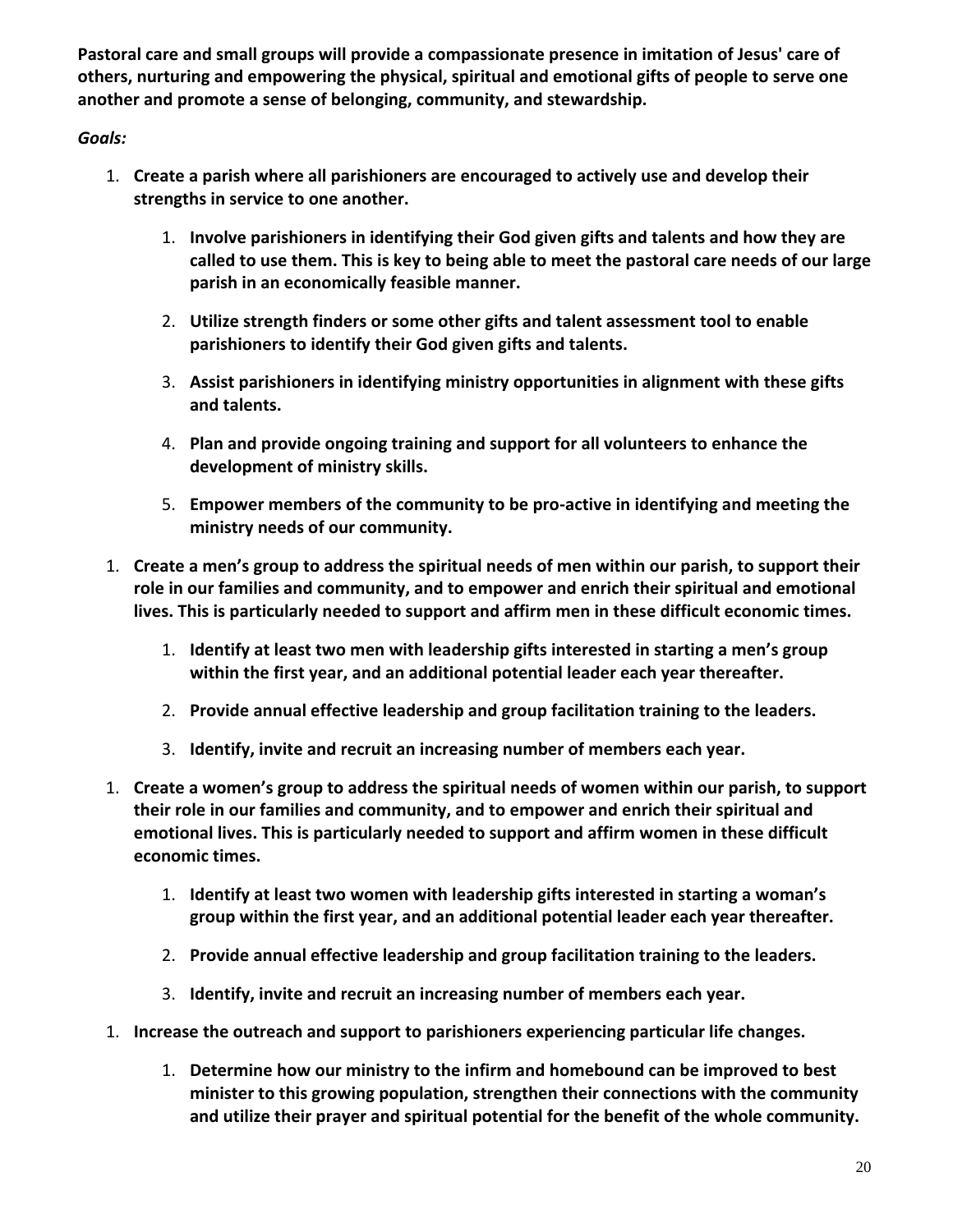- 1. **Identify a project leader from the parish using the strength finder gifts assessment tool.**
- 2. **Undertake a study of the existing infirm and homebound to determine their needs as well as their gifts and talents.**
- 3. **Create a complete, written study that identifies and addresses the needs of the infirm and homebound.**
- 4. **Implement the written plan based upon the results of the study.**
- 2. **Increase the level of outreach and support from the parish to our bereaved and grieving.**
	- 1. **Develop resource packet to be mailed to the grieving including parish and local support resources.**
	- 2. **Identify and train a leader from the parish to contact the bereaved to determine their support needs and connect them with the necessary supports in the parish.**
	- 3. **Identify, train, assign and provide support to more bereavement companions to walk with bereaved one‐on‐one through their grief.**
	- 4. **Accumulate or journal anecdotal evidence (track feedback) that the bereaved are feeling supported by our parish.**
- 3. **Increase the level of outreach and support from the parish to our divorced and separated.**

**4.3.1 Study ways to increase the early identification of the divorced and separated of our parish.**

- 2. **Identify and train a leader from the parish to contact the divorced and separated to determine their support needs and connect them with the necessary supports in the parish.**
- 3. **Develop a reporting mechanism to insure that timely contact was made.**
- 4. **Identify, train, assign and provide support to more divorced companions to walk with the divorced and separated one‐on‐one through their time of difficulty.**
- 1. **Assist parishioners in deepening their relationship with God through spiritual direction, thereby becoming more fully the person God created them to be.**
	- 1. **Continue to highlight the opportunities available for individual spiritual direction and to educate parishioners on the benefits of direction in the spiritual journeys of our lives, adjusting methods based on response.**
	- 2. **Encourage and cultivate parishioners with the necessary gifts to become trained as spiritual directors.**
	- 3. **Work with the advisory facilities sub‐committee (see Operations and Administration) to study and acquire appropriate space for individual spiritual direction sessions.**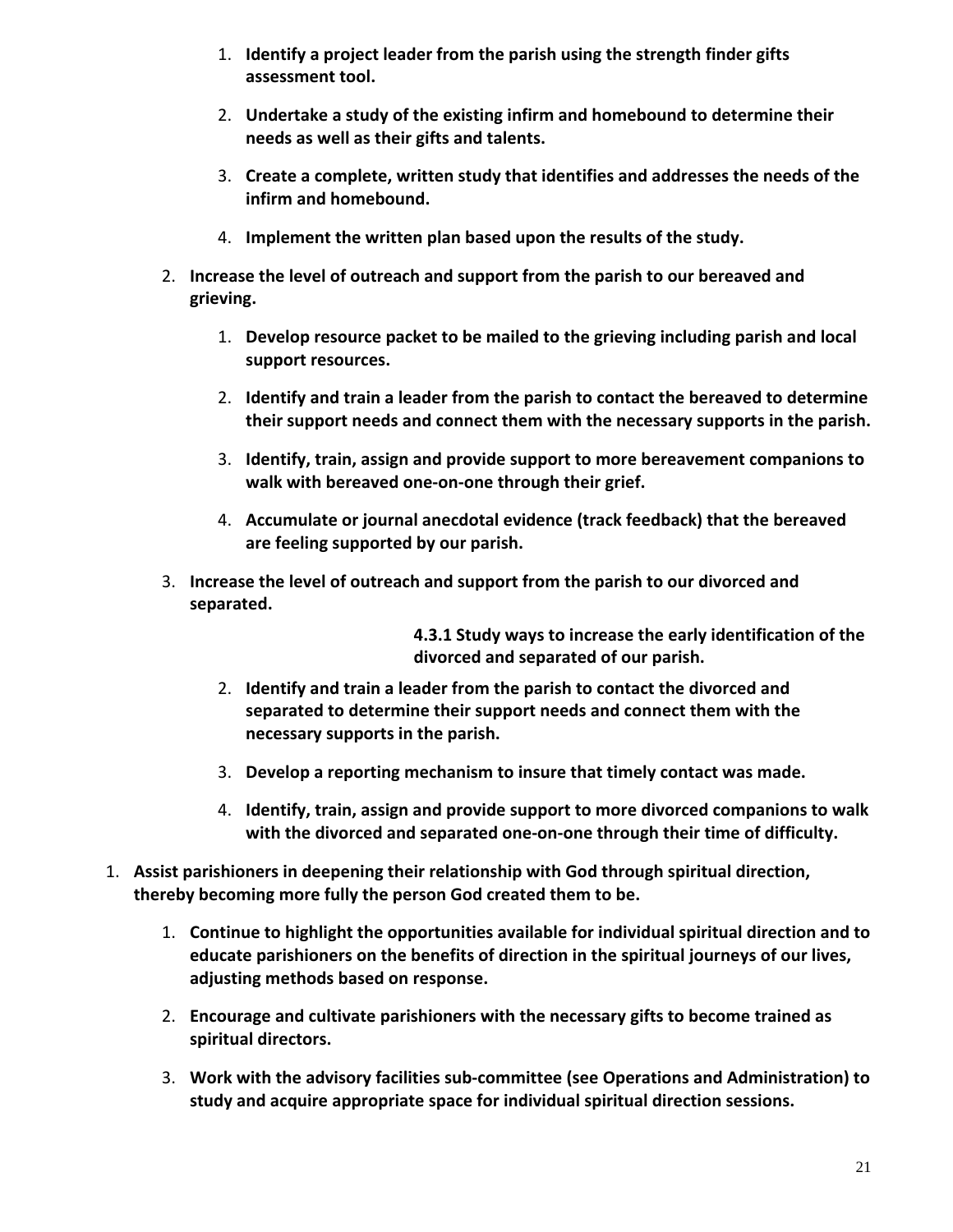- 5. **Enhance our small group ministry to build relationships among parishioners that create a more engaged, empowered and caring community.**
	- 1. **Utilize existing small groups organized around various populations or similar interests in our community and build and strengthen relationships among members.**
	- 2. **Encourage, empower and provide training for parishioners to initiate new groups based on shared interests.**
	- 3. **Provide vibrant, ongoing small group opportunities year‐round as a means for building community and periodically eliminate groups that no longer meet people's needs.**
	- 4. **Identify, mentor and train future leaders from within small groups to form and lead new small groups.**
	- 5. **Provide feedback opportunities at least annually for small group members, with 80% positive feedback received from participants.**

## **FOCUS AREA: RELIGIOUS EDUCATION GRADE PRESCHOOL‐8TH**

The mission of the Religious Education program, under the auspices of St. Francis parish, is to aid our parish parents in forming their children in the Catholic Faith and instilling a Catholic identity as a child of God to our parish children and youth. Specifically, the goal of Religious Education is to form our children and youth, so that they may grow secure in the knowledge of God's love, learn to recognize God's love in their lives, and confidently share that love using their own unique God-given talents and **gifts. With the help of the Holy Spirit through many faith‐filled parents, teachers, and mentors, Religious Education works to impart and teach our Catholic Faith, so that the children grow in knowledge and relationship to Jesus Christ. By so doing, the children are encouraged to reach their fullest potential with a spiritual foundation empowering their lives.**

**GOALS (Measurement of goals is determined by evaluation, involvement, and participant response):**

**1. Provide for and continue to develop family participation in the Faith development of children.**

**1.1 Continue to explore, learn, and develop the family Religious Education program.**

**1.2 Promote and provide opportunities for faith sharing and community among our Religious Education families.**

**1.3 Continue to offer and develop means of on‐line technology that furthers the connection of families and offers information and educational opportunities for parents and children.**

**2. Promote continuing education and faith enrichment opportunities for our Religious Education teachers (catechists).**

**2.1 Offer best teaching practices and classes on the knowledge of the Faith.**

**2.2 Explore and consider promoting online programs for catechists and Religion teachers, such as the Fordham Jesuit University of New York online series.**

**2.3 Offer opportunities for catechists to come together for support of one another, for idea exchange, and for the building of relationships.**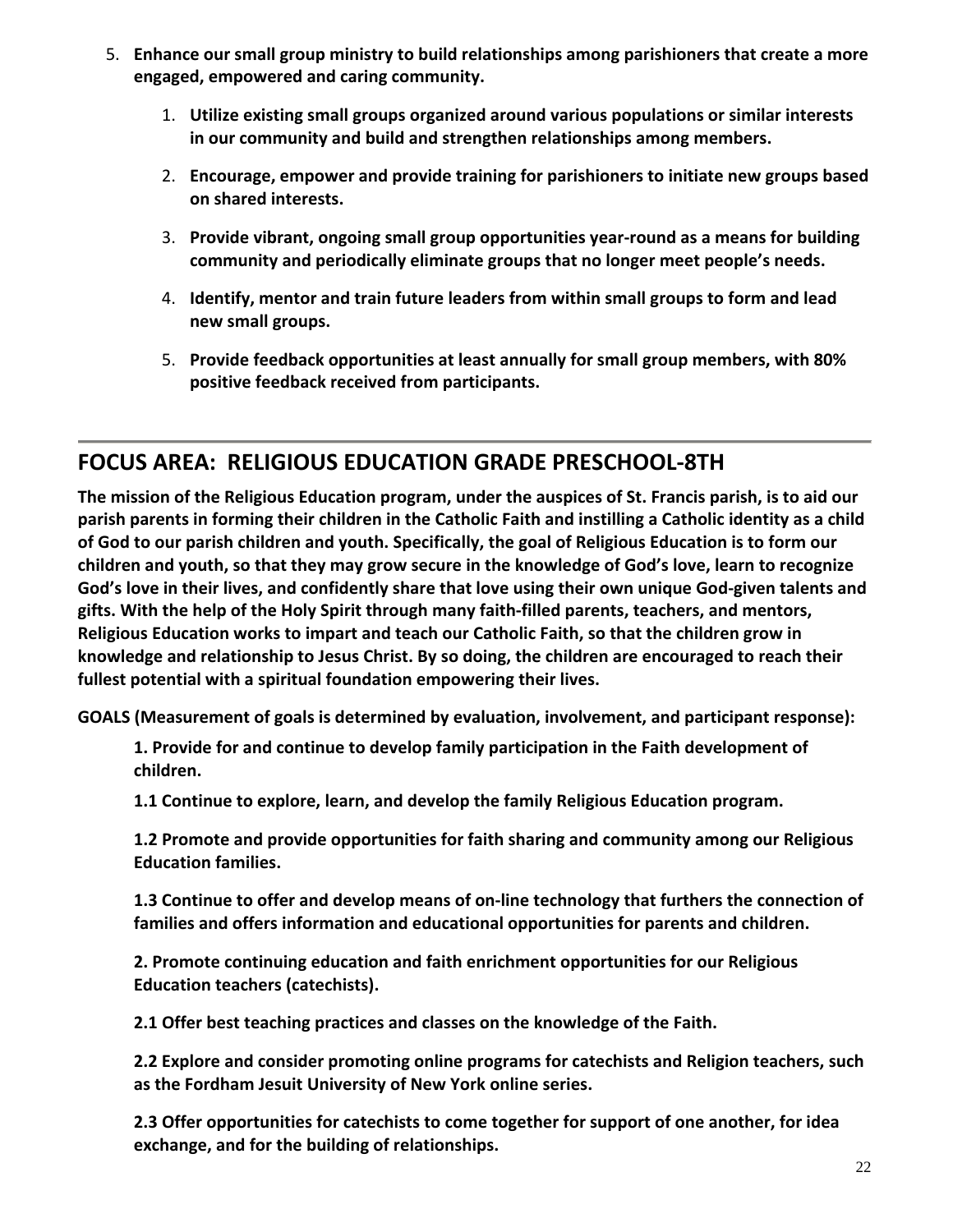#### **3. Provide for the faith development of the middle school youth**

**3.1 Promote, develop and offer opportunities for the middle school youth to work and volunteer with mature faith‐filled adults as models of discipleship.**

**3.2 Develop an engaging middle school youth group.**

**3.3 Explore best teaching practices for the middle school youth which engages and interactively promotes Christian living.**

**4. Provide for engaging worship opportunities for children and youth**

**4.1 Explore the development of an interactive style of presenting the Word during the Children's Liturgy of the Word during Mass.**

**4.2 Explore other means of liturgy involvement, such as ushering and participation in music for the older child.**

**4.3 Explore the offering of increased prayer and faith opportunities, such as youth camps, family retreats, and special seasonal events.**

**5. Encourage the active involvement of families from different cultures.**

**5.1 Develop opportunities for connections with others from similar cultures.**

**5.2 Continue to promote and develop events that highlight our appreciation for differing cultural backgrounds.**

**5.3 Develop opportunities for the inclusion of differing devotional experiences of different cultures within Religious Education events.**

## **FOCUS AREA: SOCIAL MINISTRY**

## *Vision Statement*

**The Social Ministry group will respond creatively to the mandate of Jesus in John's Gospel: "Love one another as I have loved you" by bringing the truth of Catholic Social Teaching to the community at large.**

## *Goals*

**1. Define and communicate our Catholic Social Teaching to the people of St. Francis.**

**1.1 The 22 groups within the Social Ministry[1] will review how their ministry effort addresses the Major themes from Catholic Social Teaching.**

> **1.1.1 Each group will identify the major Catholic Social Teaching theme(s) which their ministry effort addresses in the next six months.**

**1.1.2 Each group will assess their annual goals in this context and create their own five year plan & vision using this data (including means and metrics).**

**1.2 Increase the parish focus on social justice issues.**

**1.2.1 To educate parishioners on how we are implementing these teachings, three groups will provide written summaries by the end of the**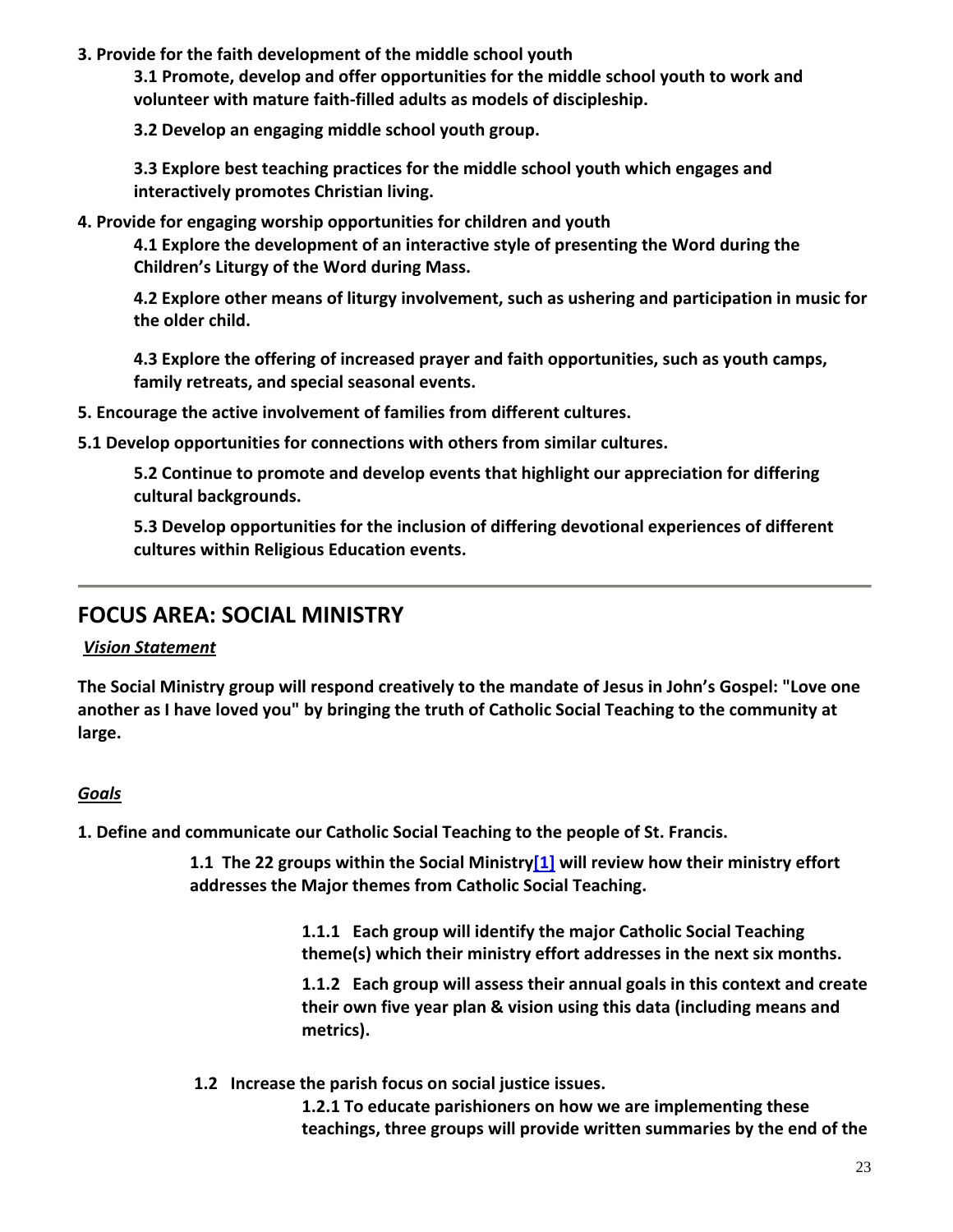**year for the Forum and/or the Canticle Newsletter to encourage parishioners' participation in ongoing programs, to solicit input for further development of programs, and/or to stimulate thought regarding application of these themes into parishioners' personal lives. (Due by the end of the year following publication of the strategic plan.)**

**2. Recognizing that one of the deepest forms of poverty a person can experience is isolation (Benedict XVI, Encyclical Letter,** *Caritas in Veritate***, June 29, 2009, 53) the Social Ministry groups will reach out in collaboration and compassion to the community.**

**2.1 Encourage engagement of and seek collaborations with School Service Committee, Youth Ministry, families and specific (groups of) parishioners to support ongoing programs.**

> **2.1.1 Each of the groups will have sought at least one new collaboration from within the parish community by the first year following publication of the strategic plan.**

**2.2 Each group will encourage participation of 'prayer partners' (such as: senior citizens, home bound, students, and others) in their priority areas.**

> **2.2.1 Creatively explore how to make initial contact individuals to explain current goals, and ask for commitment to pray and/or offer sufferings, sacrifices, to support the ongoing ministry of the group. (within six months)**

> **2.2.2 Stipulate the manner and frequency of follow‐up contact which will be made with the person to let them know what progress is being made, what challenges are faced (frequency: perhaps once each month or every other week).**

**2.2.3 The results of this consideration (i.e., whether it is feasible for a specific group or not) will be reported to the Director of Social Ministry within six months of the publication of the strategic plan. (This is an optional program for ministry groups.)**

**2.2.4 Those groups who do engage parishioners in this aspect of ministry will assess annually and report, over the next five years to the Director of Social Ministry the 'fruits' of this endeavor.**

**3. Provide support for and identify new avenues of outreach to parishioners and to the larger community.**

**3.1 Employ state of the art technology in developing and maintaining these outreach efforts.**

> **3.1.1 Director of Social Ministry will work in collaboration with the Parish Pastoral Council's Focus Group on Communications to use the tools and assist ministry participants in applying the state of the art technology. Director of Social Ministry will set standards to streamline the web pages for these groups by July 2010, taking into consideration new applications like Face Book, Twitter, etc…**

**3.2 Ensure that parishioners are personally aware of resources (Stephen Ministry, Health Care Ministry, Elizabeth Ministry, Career Network, Crisis Support, Seniors' Group) available within the St. Francis community and feel welcome to avail**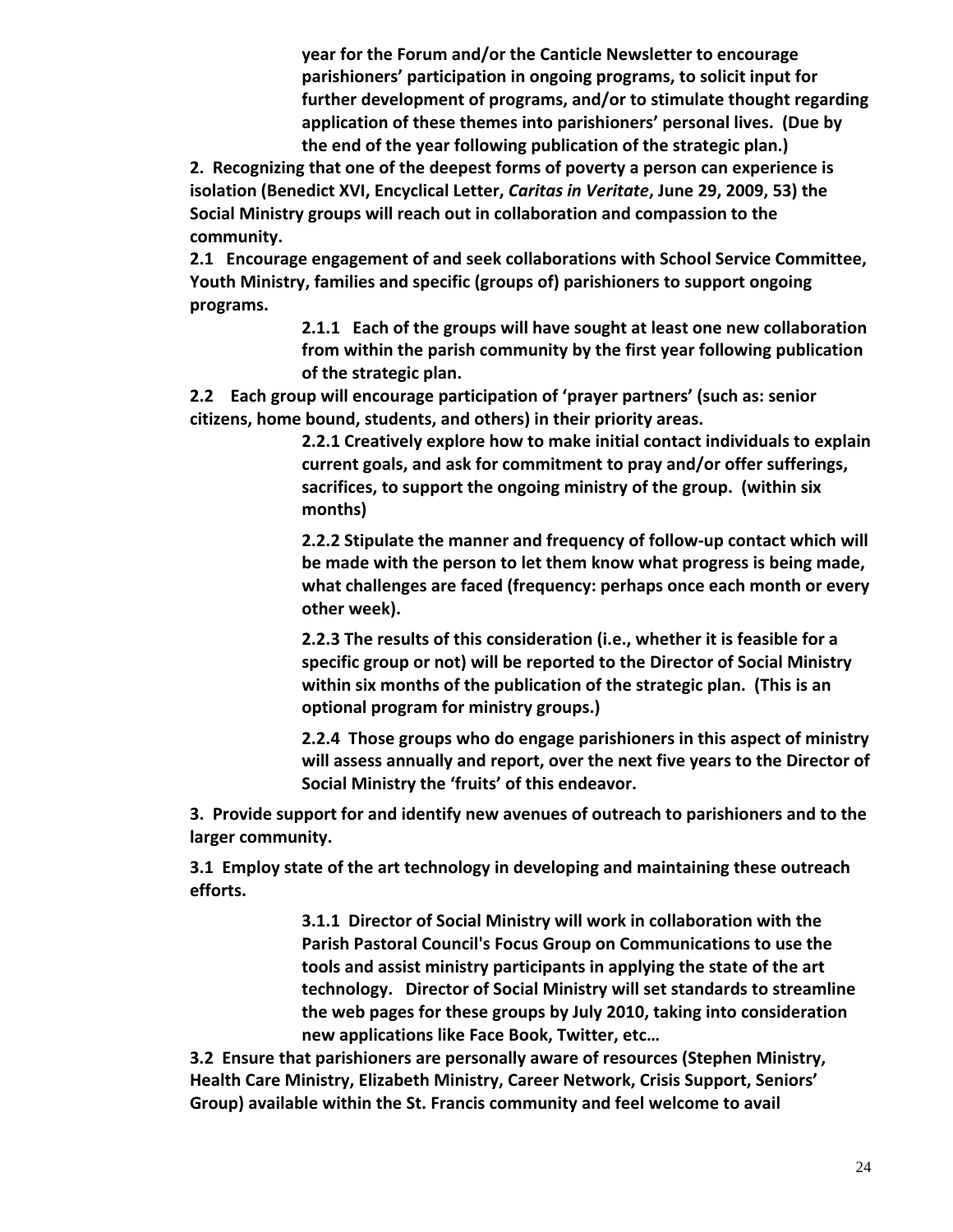**themselves of these services.**

**3.2.1 Groups providing care and support for parishioners should explore how to connect more personally with those in need and report quarterly to Director of Social Ministry their suggestions for how this is to be done. 3.3 Ensure that parishioners know that their participation in each of the group ministries is both needed and welcome.**

> **3.3.1 Social Ministry Groups should report semiannually to Director of Social Ministry their efforts to show both appreciation for parishioner participation and to invite additional parishioners to participate in their various ministries. The report should include the number of and names of people already participating ‐‐‐ and new people ‐‐‐ invited, contacted personally to join and/or pray for the ministry effort. (This number will vary naturally by the group.)**

**3.4 Continue our collaborations within the community which comply with Matthew 25 (works of mercy) and demonstrate our belief that each person is the clearest reflection of God among us.**

> **3.4.1 For the present, the Social Ministry groups will continue ongoing outreach efforts which include**

> > **‐ providing food (Sustainable Garden Project, food drives, Community Kitchen, serving supper),**

**‐ efforts for shelter (Rebuilding Together, Habitat house, Homeless Shelter, Alpha House, Religious Action for Affordable Housing, Michigan Prisoner ReEntry Initiative,)**

**‐ support of single parents (partnership with Perry Nursery School) and migrant workers (personal care items, Holy Family Ministry Camp)**

**‐ efforts to support families in need (Domestic Violence project: Safe House; Christmas giving programs, Adopt‐a‐ Family;**

**‐ support for AIV/AIDS patients**

**‐ mission trips to Detroit, New Orleans, Honduras and India**

**3.4.2 Over the next two years, each ministry group will consider their ongoing projects and potential new projects in light of parish and community priorities and make decisions/recommendations as needed to accommodate current needs. Submit these in writing to Director of Social Ministry.**

**[1]Social Ministry Groups include: Career Network; Parish Sustainable Garden Project; Community Kitchen in the PAC; Food Gatherers' Community Kitchen; Peace and Justice Committee; St. Vincent/Christian Service Committee; Stephen Ministry; Pro‐Life Committee; Detroit Sister Parish; New Orleans Sister Parish; Habitat Build; Rebuilding Together; Food Drives; Home bound; Migrant**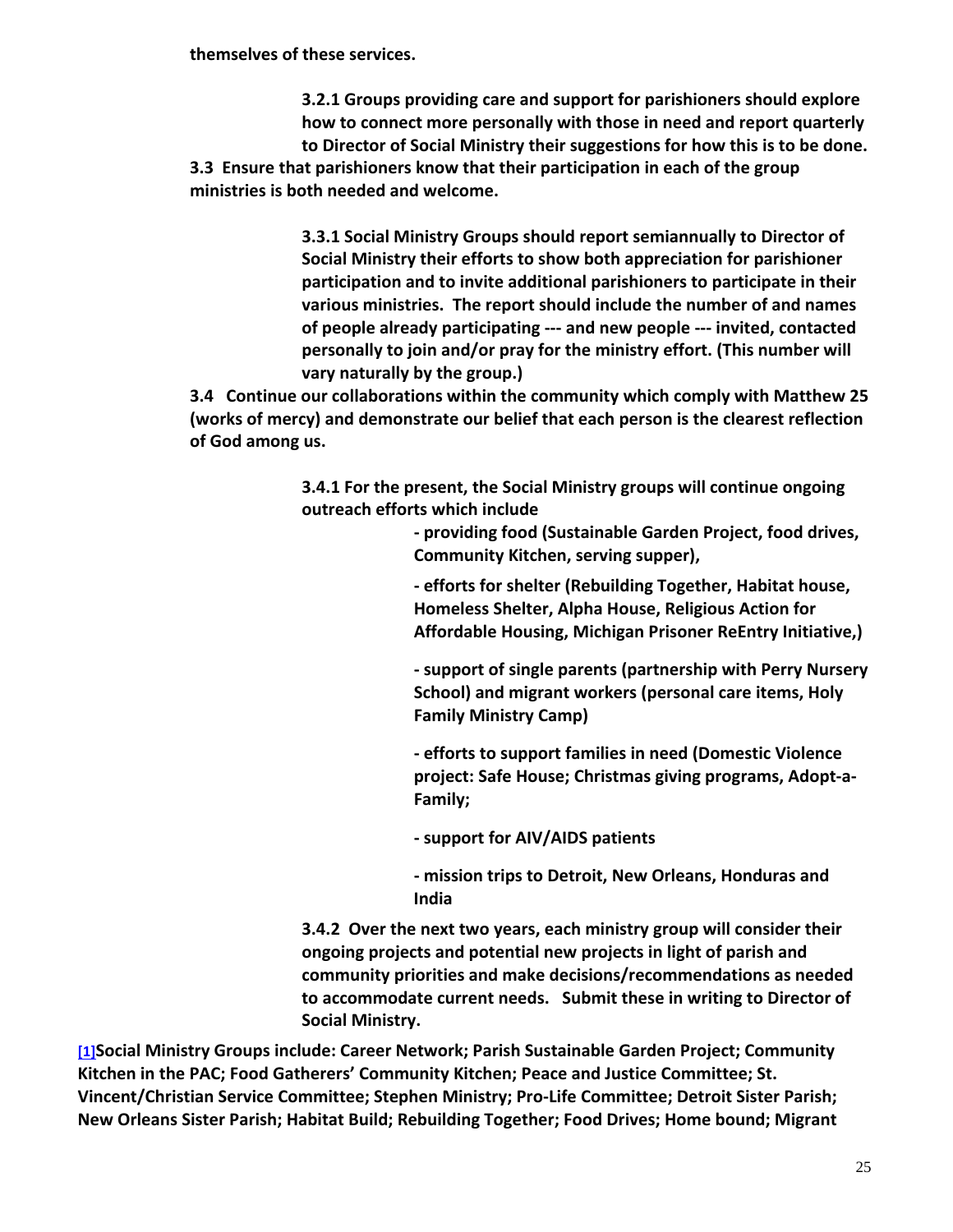**Ministry; Car Donation Transfers; Christmas Giving Tree; Tax Program; Parish Counseling; Health Ministry; Jail Ministry; Elizabeth Ministry; Senior Citizen Committee.**

## **FOCUS AREA: STEWARDSHIP**

We shall be guided by the Gospel message of Stewardship which is caring and tending for our parish, for God's creation, and for others, as a way of life. To help foster this life-value, we shall:

> **1. Goal: Plan and undertake parish stewardship efforts, which shall be coordinated by a Director of Stewardship, with the assistance of an active Stewardship Committee.**

**1.1 Measure: The Stewardship Committee, which is adequately represented by members of the St. Francis Parish community, will meet consistently throughout the year to provide leadership to the Stewardship initiative.**

**2. Goal: Continue to strengthen the message of "Stewardship as a Way of Life" by helping parishioners to understand that sharing God's gifts leads to a more meaningful and happy life.**

**2.1 Measure: The Stewardship Committee will seek feedback from the Pastor and Parish staff regarding parishioner participation and support, as well as their involvement and support in community charities. Year by year, the committee will evaluate progress.**

**3. Goal: Increase communication efforts concerning "Stewardship as a Way of Life."**

**3.1 During Mass: Parish Annual Report (video clips in church and written materials available on the website or to hand out.)**

**3.2 In the Forum: Monthly Stewardship articles featuring various ministry opportunities and also individuals who exemplify the stewardship values.**

## **3.3 On the Website.**

**3.4 As a Stewardship Committee, continue to become better educated ourselves, by obtaining and studying available stewardship and communication materials and learning what other successful parishes and organizations are doing.**

4. **Goal: Strengthen engagement by parishioners in a variety of parish activities and ministries.**

**4.1 Increase collaboration and support of other parish staff members and ministries so that we may continue to work together to provide a wide variety of ways in which parishioners may contribute their time and talents.**

**4.2 Help parishioners discern their strengths and gifts through the Time & Talent brochure and through prayer to the Holy Spirit for wisdom and guidance in seeking the best ways to share their gifts in gratitude to God.**

- **4.3 Support or host a regular welcome event for new parishioners.**
- **5. Goal: Increase recognition of those who live out the stewardship way of life.**

**5.1 Designate one weekend a month as Stewardship Sunday, recognize and bless the people who work in a particular ministry, i.e., seasonal projects, such as teachers in June, Vacation Bible School in July, etc.**

**5.2 Provide print recognition of people who serve the parish, including listing names in the Forum or some other regular forms of print recognition.**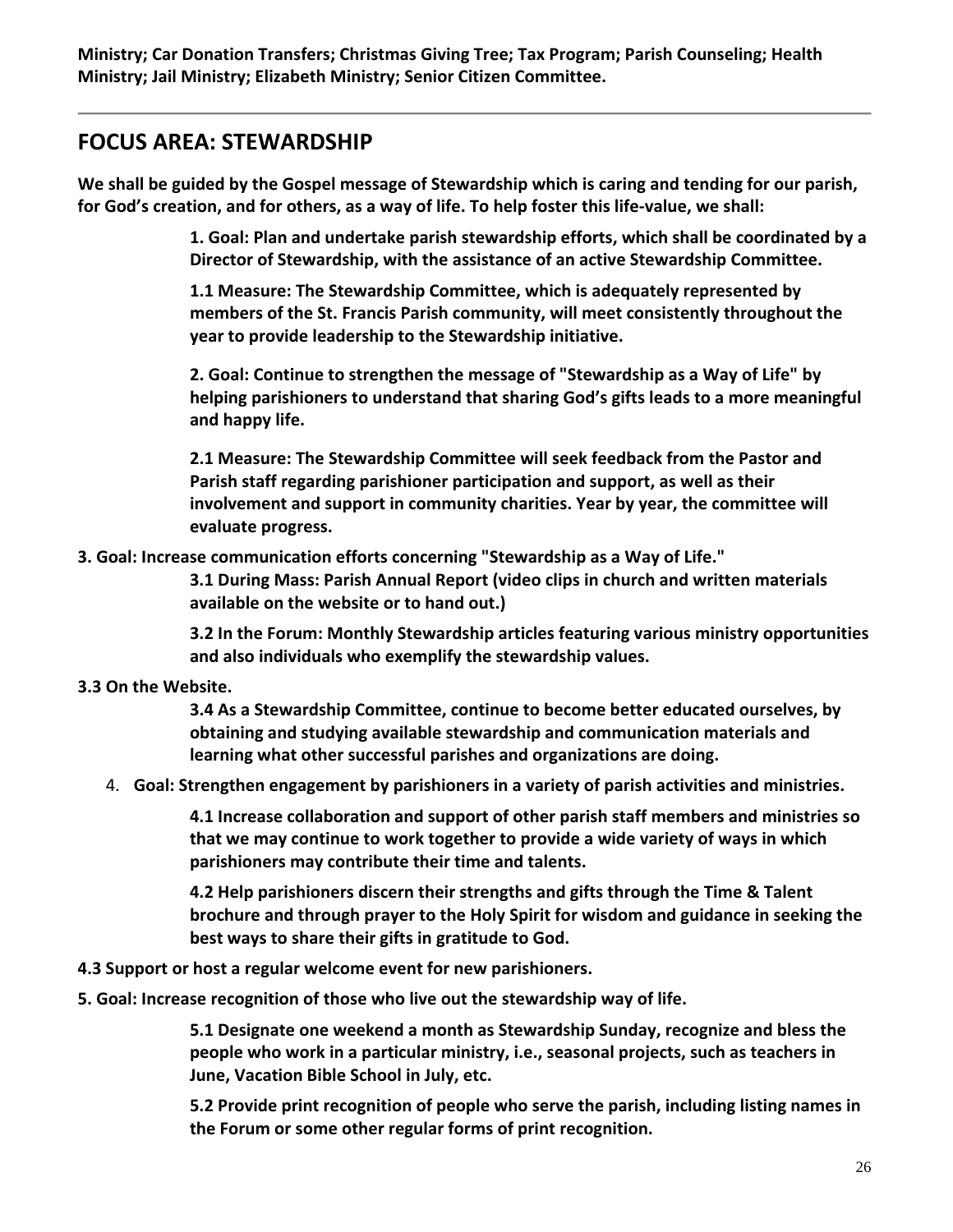**5.3 Send thank you notes from the Stewardship Committee to those who do extraordinary work in sharing their time, talents or treasure.**

**5.4 Encourage the leaders of various ministries to recognize fellow participants with personal notes or recognition in the Forum.**

**6. Goal: Continue to offer parishioners efficient and convenient ways to contribute to the financial well‐being of the Parish.**

**6.1 Provide an opportunity for on‐line giving, in addition to electronic funds transfer and weekly envelopes.**

- **6.2 Print direct debit form in Forum (weekly or monthly).**
- **6.3 Mail direct debit form with contributions statements.**
- **6.4 Include parish financial reports in Forum monthly.**

**7. Goal: Investigate ways to improve our data base of parishioners, to more easily identify those with usable skills, and better match them to Parish needs.**

**7.1 Encourage new members to fill out registration forms to support the collection of complete information, including skills and interests.**

**7.2 Continue to integrate electronic methods in the collection of information about parishioners. 8. Goal: Continue to find innovative ideas for the fall kick‐off of our Stewardship campaign, while we also develop ways to keep the message of "Stewardship as a way of life" before our parishioners throughout the year.**

**8.1 Utilize some of the communication ideas listed above.**

**8.2 Create a half‐page Stewardship section in the Forum including the weekly offering information and a once a month article on the Ministry of the Month.**

**8.3 Establish a "Covenant Blessing" in which parishioners record their gift of treasure to the parish for the upcoming year on a covenant form. These will be collected during Mass and will remain private. Then, during the same Mass, they'll be blessed and burned outside as an offering to God in gratitude for His many gifts to each of us.**

## **FOCUS AREA: WORSHIP**

## *Vision Statement*

**The Worship Department's Guiding Principle is a dedication to worship practices and prayers that inspire each St. Francis Parishioner in his/her sacred quest to be with God and integrate "The Word"** into every aspect of his/her life in order to bring forth the Kingdom here on earth. Good celebration is **essential to our growing faith in Christ's Paschal mystery. Good celebration requires the "full, conscious, and active participation" of the assembly. The need for a fully active and celebrating** assembly in worship is so important that the Constitution on the Sacred Liturgy said it is the "aim to **be considered before all else" (SC#14).**

- 1. **The music program will work to encourage the full participation of the assembly by:**
	- 1. **Teaching new music to the congregation before Mass in a consistently careful and clear manner when a new hymn or song is introduced into the repertoire.**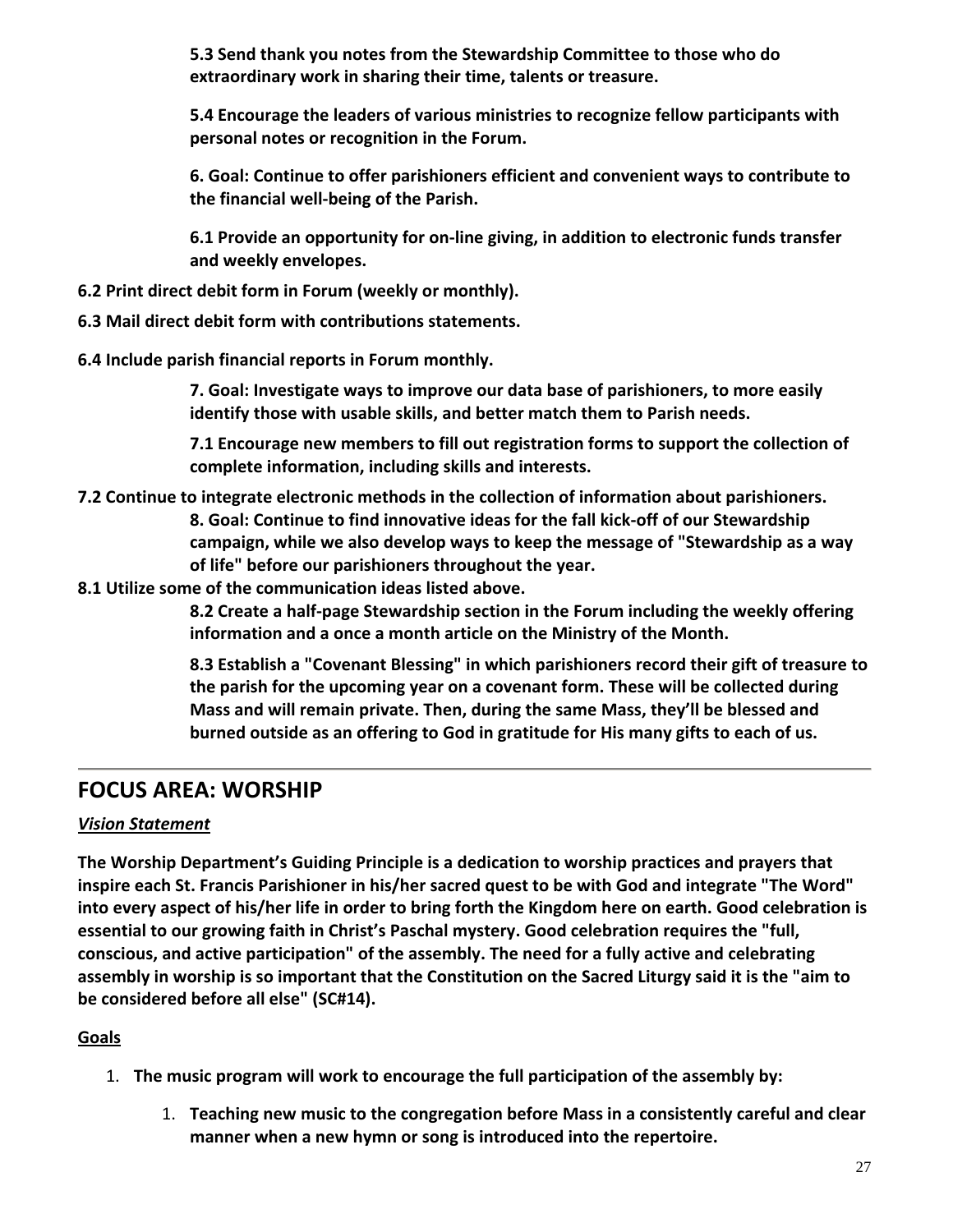- 2. **All cantors, musicians, and ensembles as a whole providing music that is in an appropriate dynamic range so as to properly lead and inspire the assembly to sing.**
- 3. **All cantors singing with clear diction to effectively communicate the text and lead the congregation.**
- 4. **Accompanists being sensitive to the hymn and song texts by use of dynamic variation, timbral variation such as varied organ registration, and creative and appropriate accompaniments that inspire and enhance the meaning of the text.**
- 2. **Bring the music ministry together as a whole by:**
	- 1. **Having different ensembles participate in music ministry at Mass together.**
	- 2. **Have the handbells ring at Saturday 5pm and Sunday 5pm Mass periodically throughout the year.**
	- 3. **Have the Junior Choirs join the Parish Choir at 10:30 Mass sometime during the school year in addition to during Catholic Schools Week.**
	- 4. **Invite musicians from the difference ensemble and groups to come together during the summer to minister at Mass periodically.**
		- 1. **Promoting social activity outside of the Liturgy by all music ministers.**
		- 2. **Promote attendance for monthly Sunday morning brunch through use of ministry wide email reminders, announcements, and advertising.**
		- 3. **Promote attendance for twice per year music ministry social activities through use of ministry wide email reminders, announcements, and advertising.**
		- 4. **Create end of the year event designed and scheduled for all members of the music ministry.**
- 3. **Train and maintain the skills of our music ministers by:**
	- 1. **Holding workshop/reflection events one to two times per year to reflect and refresh what it means to be a music minister, how and why we are called to the ministry, and to develop skills and improve methods.**
	- 2. **Bring in a professional conductor or vocalist to work with ensembles or cantors once or twice per year to supplement the current instruction and provide fresh perspective.**
- 4. **Worship Committee (WC) – Continue to inspire the worship and prayer of the St. Francis of Assisi Parish Community.**
	- 1. **Continue successful programs for recruiting liturgical ministers, funeral ministers, and collaboration with Youth Ministry**
		- 1. **Increase awareness of importance of evangelization in recruiting for various ministries**
	- 2. **Utilize feedback mechanisms to assess and improve the worship and prayer at St. Francis Parish.**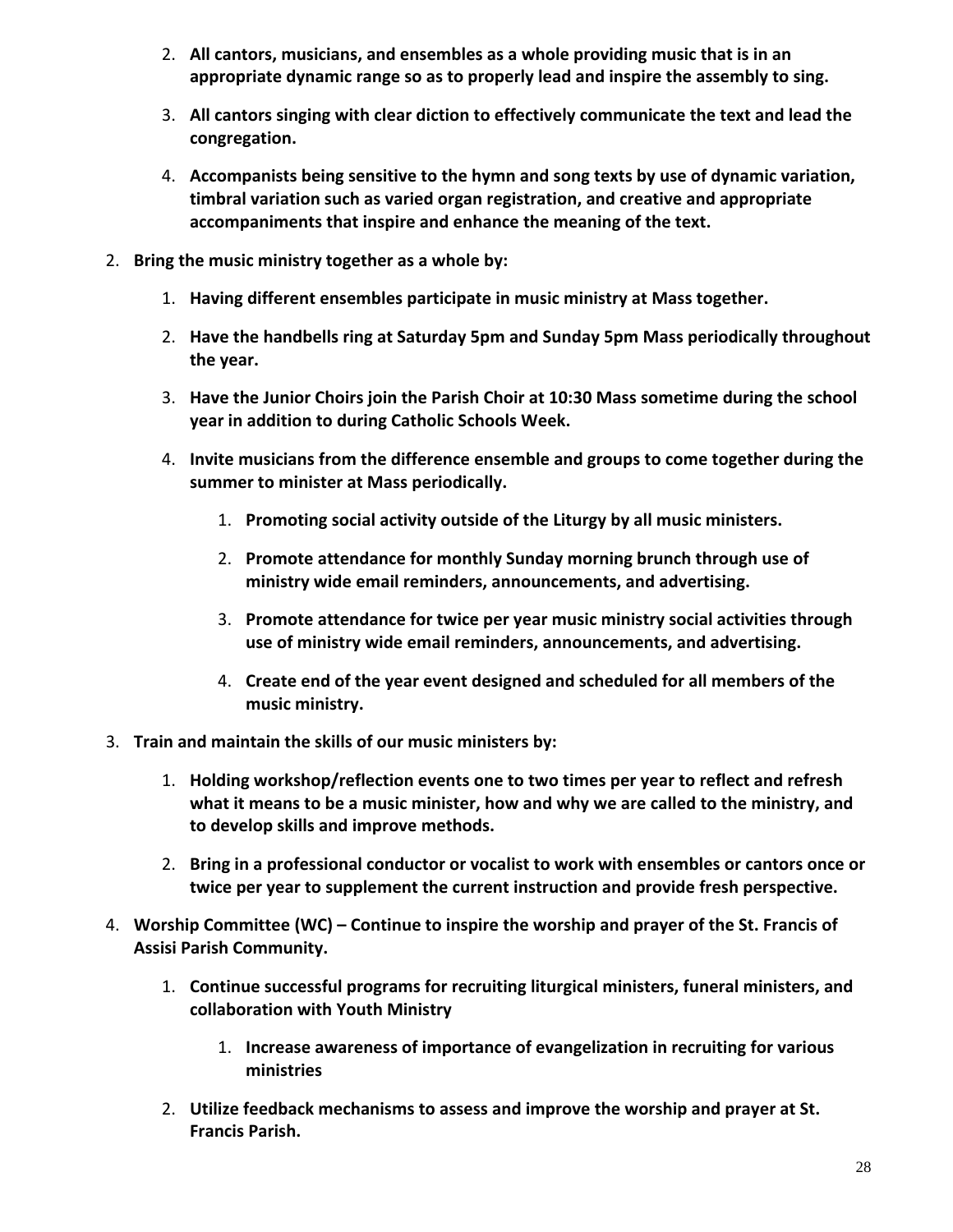- 1. **"View from the Pew" ‐ conduct random sampling of interviews/questionnaires at each Mass to see what improvements can be made**
- 2. **Invite at least one individual parishioner or group to share perspectives at each WC meeting**
- 3. **Strengthen coordination & collaboration with other St. Francis ministries by assigning a WC member to serve as liaison to each ministry and provide summary of their activities for the upcoming month which involve worship at each WC meeting**
- 4. **At each WC meeting:**
	- 1. **Review/evaluate the liturgies which have occurred since the previous meeting.**
	- 2. **Review the upcoming liturgies**
- 5. **Using technology to improve the quality of our worship. Possible strategies/measures:**
	- 1. **Collaborate with St. Francis "Technology Team" to generate a detailed five year plan to best utilize available media in our worship experience and maintain personal interactions**
		- 1. **Develop and maintain a worship committee website to enable parishioners to link to and be better able learn about and participate in ministries related to worship and ongoing formation. Enlist feedback from different age groups for design and ease of use.**
		- 2. **Provide option of webcast, podcast and live‐stream technology for various catechesis and formation activities e.g. Theology on Tap, Discipleship so that the homebound or those unable to physically be at the event can participate in parish life**
		- 3. **Increase the size of screens in church to use verbiage in worship, rather than just video**
		- 4. **Upgrade video capabilities**
		- 5. **Use TV monitors to post liturgical arts, play choir's recorded music, and articulate the theme of Mass/season**
		- 6. **Use video system to increase participation (and "buzz") among attendees prior to mass by posting a "Question of the Day".**
- 6. **Continue to use Art and Design to create the optimum environment for worship**
	- 1. **Revamp banners and recycle current décor into gathering space where appropriate**
	- 2. **Bring liturgical season into gathering space and church**
	- 3. **Add gospel/inspirational calls to service and discipleship above exits**
	- 4. **Explore options to help liturgical ministers move more safely to and from altar**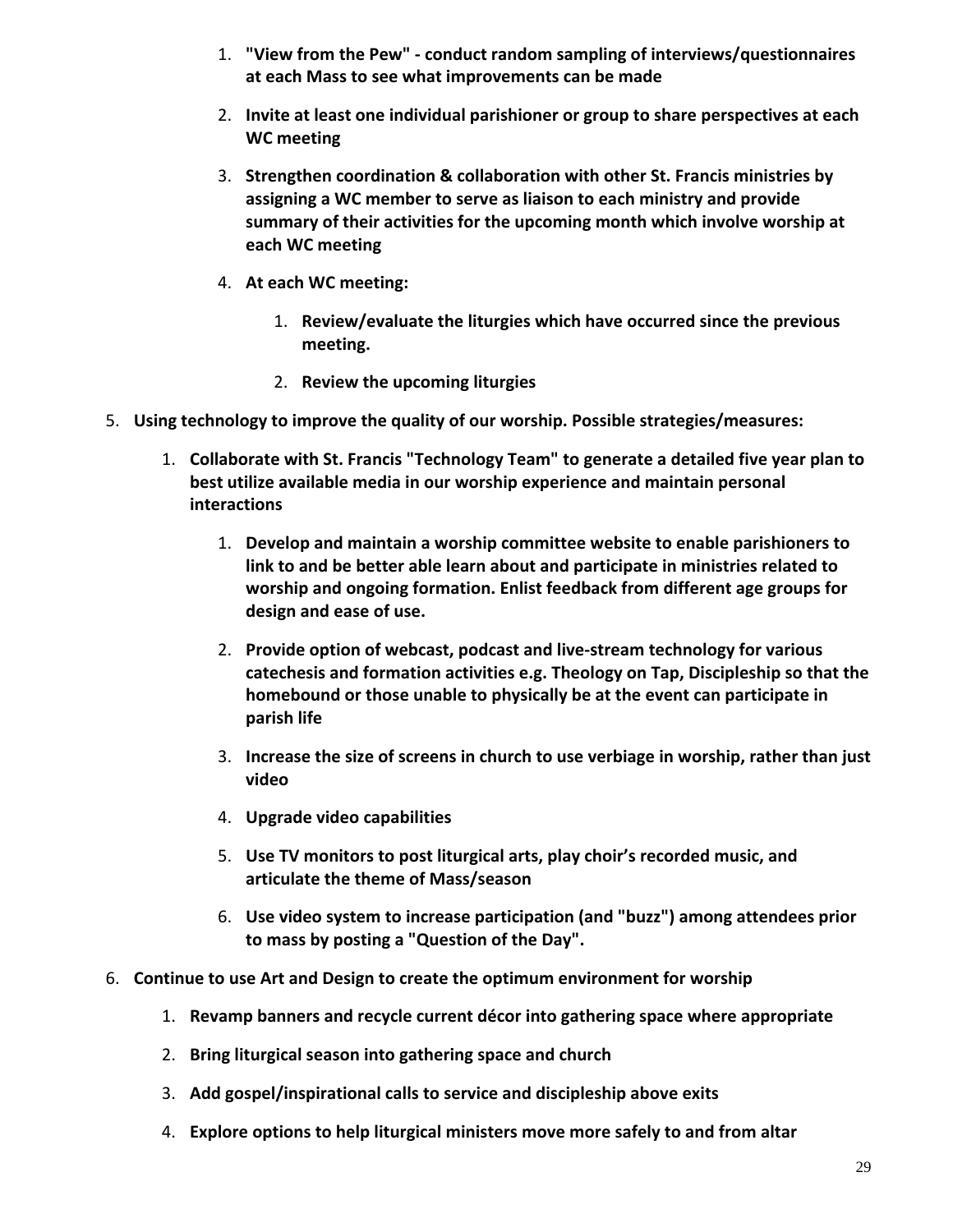- 1. **Add handrail on right side of altar**
- 2. **Increase number of stairs in the sanctuary**
- 7. **Continue to provide activities which foster individual spiritual development**
	- 1. **Continue Taize prayer in Advent and Lent**
		- 1. **Invite other area churches to participate – ecumenical service**
	- 2. **Implement the following events – continue if accepted by parish:**
		- 1. **Liturgy of the Hours**
		- 2. **Transitus**
		- 3. **Masses of Intention**
	- 3. **Connect current events to Stations of the Cross**
	- 4. **Expand the use of seasonal books (Little Black Book, Little Blue Book, etc)**
	- 5. **Collaborate with other ministries to increase parishioner comfort zones for small faith‐ sharing groups by offering meeting times after various Masses and be open to new members**
- 8. **Hospitality – continue efforts to create a welcoming atmosphere**
	- 1. **Once per month, ask a different ministry to bring up a symbol of their group's "gifts" during the Offertory at each Mass with a feature of that group in that week's bulletin**
	- 2. **Implement use of nametags for various ministries and events: ushers, liturgical ministers, and for parishioners at certain events, e.g. PAC gatherings**
		- 1. **Start with nametags for ushers first**
	- 3. **Expand Greeter ministry**
		- 1. **Invite current greeters to all training sessions**
		- 2. **Develop a script for greeters**
		- 3. **Train EMs, Lectors, Altar Servers in basics of greeting at the beginning of Mass and adjust responsibilities of these roles to reflect expectation that greeting is a part of their ministry.**
		- 4. **Train EMs not to block back entrance outside Bride's Room**
		- 5. **Once established, expand the Greeter Ministry by actively recruiting individuals, couples and families.**
		- 6. **Explore option of having greeters ask for a limited number of special intentions to be incorporated into the Prayers of the Faithful or offertory.**
	- 4. **Generate a Ministry of the Smile campaign to promote Charity (the love of other human beings) and reflect the joy of being Catholic.**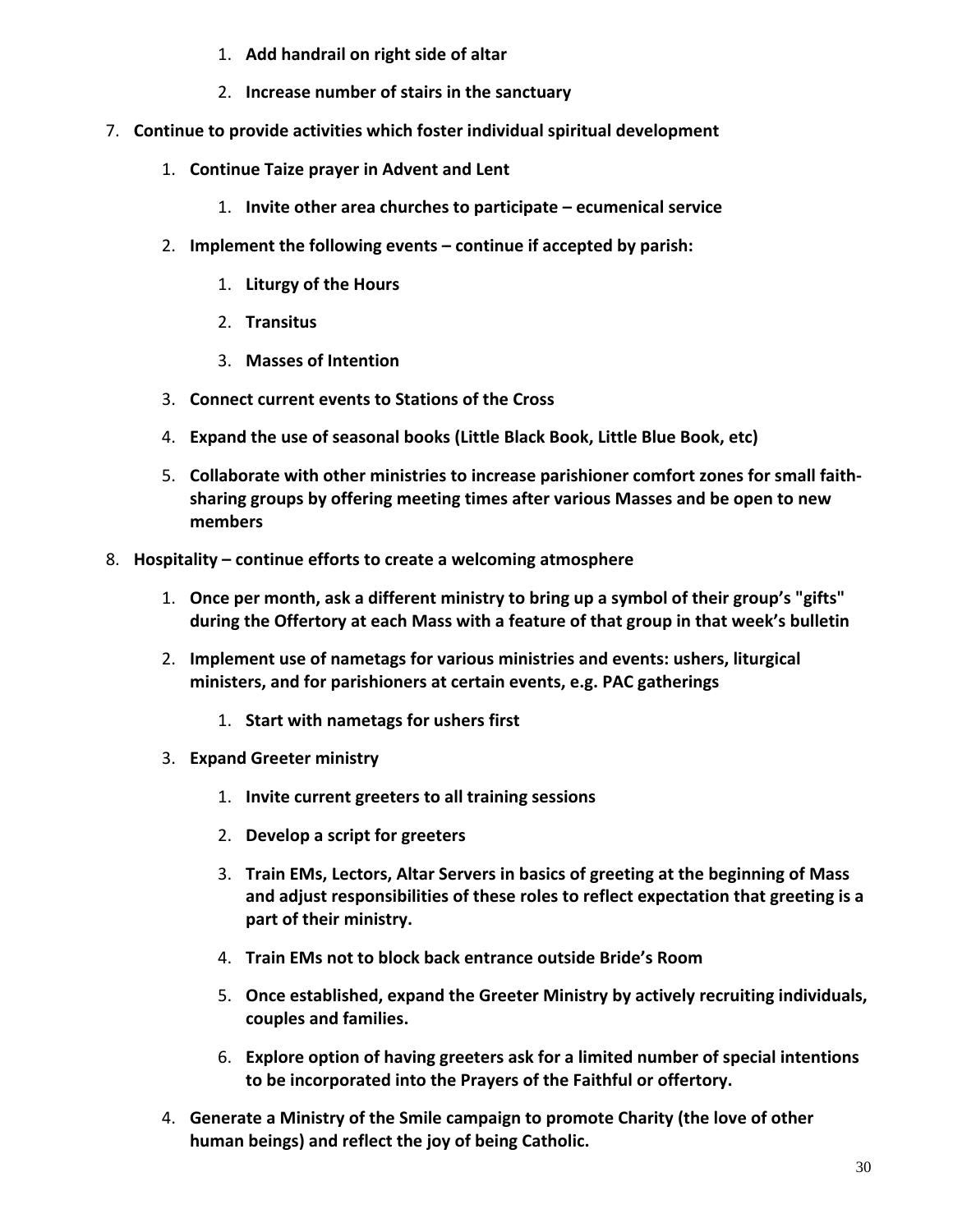- 5. **Expand use of Prayer Wall Cards**
	- 1. **Add check box for approval to include this intention in community prayer at Mass**
	- 2. **Take two intentions off prayer wall to read at each Mass**
		- 1. **After reading these intentions, add the phrase: "for these and the other prayers on the prayer wall"**
	- 3. **Print cards on colored paper for the pews. Encourage parishioners to put special intentions on prayer cards & put in collection. Bring up these intentions and those generated by liturgical ministers during the pre‐Mass greeting at the Offertory**
- 6. **Utilize ice breakers where appropriate so people feel more a part of our community**
- 9. **Formation and Catechesis of assembly**
	- 1. **Conduct periodic Teaching Masses and church tours open to parish**
	- 2. **Explore various vehicles for catechesis: Common Conference, presentations, Mass Introduction & Welcome, Webex/podcasts, bulletin articles**
		- 1. **Possible topics**
		- 2. **History of Catholicism – "Smells and Bells"**
		- 3. **Discussion of books referenced in Catholics Returning Home program**
			- 1. **use RCIA/Catholics Returning Home topics for ideas**
	- 3. **Did You Know?" feature in bulletin or on TV monitors**
	- 4. **Have "Calendar Facts" in bulletin relating to the liturgical year**
	- 5. **Explore copyright permission needed to use excerpts from Handbook for Today's Catholic in the bulletin in "serial novel" format**
	- 6. **I spy activity – where is "X" in the church?**
- 10. **Inclusion of diverse people**
	- 1. **Pentecost – glossilalia, rather than individual readers**
	- 2. **Increasing involvement of youth in worship**
		- 1. **Find out what makes the Youth Methodist Fellowship so successful**
		- 2. **Interview Youth Day and retreat attendees for ideas for improving worship**
		- 3. **Collaborate w/ Youth and Religious Education to broaden participation in our worship**
	- 3. **Broaden the representation on the WC to include each age group**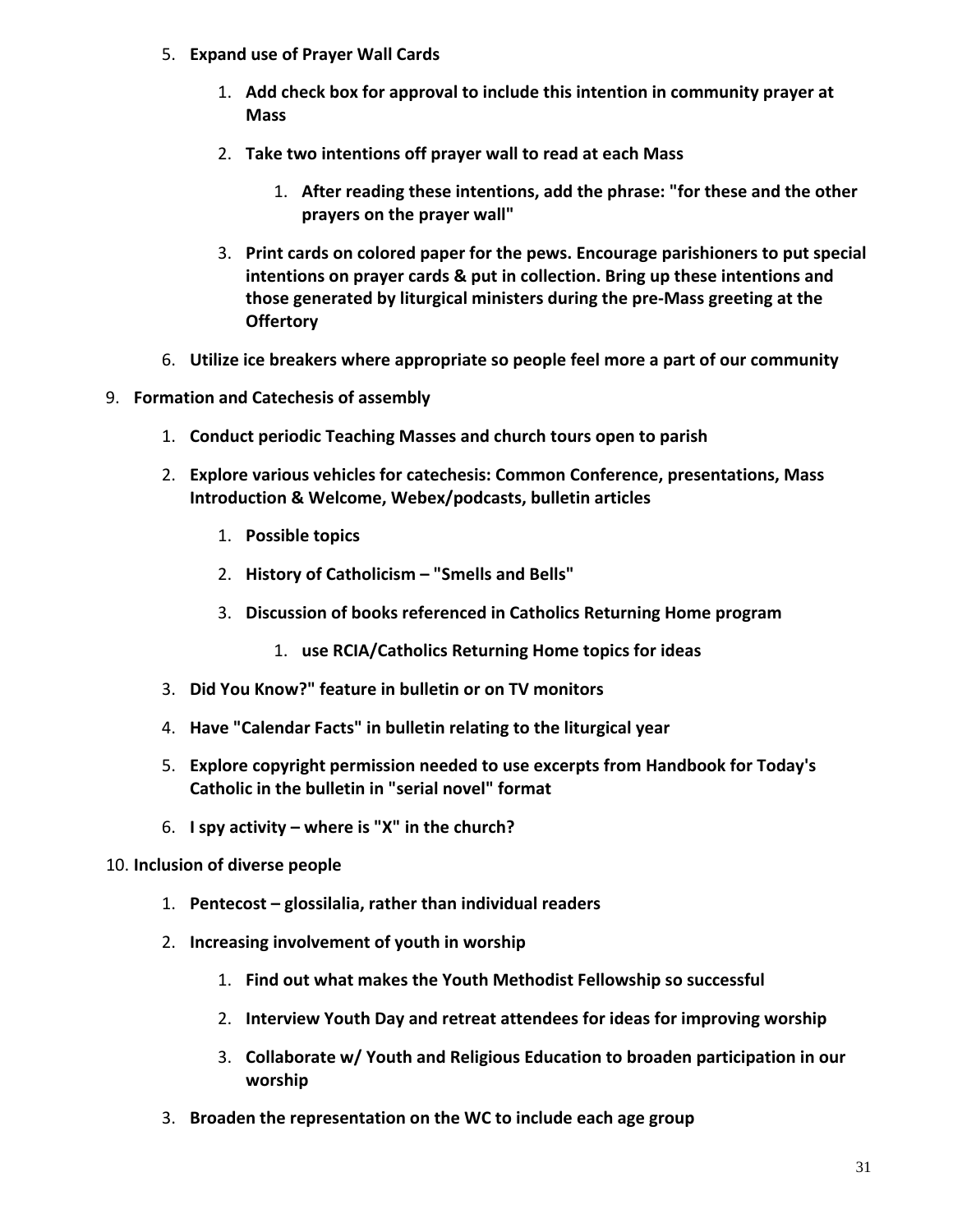## **FOCUS AREA: YOUNG ADULT MINISTRY**

Our mission is four-fold. We will actively participate in the community  $-$  as disciples of Christ to share, **challenge, and develop spiritually, as servants to minister to and be enriched by serving those in need, as friends to mature and flourish socially, as young adult professionals to inspire each other and grow intellectually.**

- 1. **Continue to consistently offer Theology on Tap while looking for ways to improve.**
	- 1. **Seek out topics and speakers that appeal to the young adult demographic.**
	- 2. **Explore means to invite those not active in the young adult ministry through personal invitation, innovative uses of technology, and other forms.**
- 2. **Pursue outreach as a significant part of the young adult ministry.**
	- 1. **Focus on the younger portion of the age range (20‐30).**
	- 2. **Create methods to reach out to the young adults present at Mass and events but not engaged in the ministry or registered in the parish.**
- 3. **Increase the engagement of young adults active in the ministry while we reach out to new individuals.**
	- 1. **Examine and implement methods to bring those young adults participating in social events to the other events (catechetical, service, etc.) sponsored by the ministry.**
	- 2. **Encourage the relationships between members through social events and service projects.**
	- 3. **Utilize social events to strengthen the Christian community of young adults.**
- 4. **Develop small group opportunities outside the regular schedule of weekly events.**
	- 1. **Determine seasonal or stand alone events that are offered on nights other than the weekly meeting.**
	- 2. **Find or develop small group materials that are well suited for young adults.**
	- 3. **Promote faith sharing among members.**
	- 4. **Offer opportunities for young adults to go deeper into topics of interest that may be too specialized or complex for the weekly meeting.**
- 5. **Examine, improve, and implement use of technology to support the ministry and give non‐ traditional ways to engage in faith community.**
	- 1. **Utilize the web to form virtual communities and discussions for those unable to attend scheduled events.**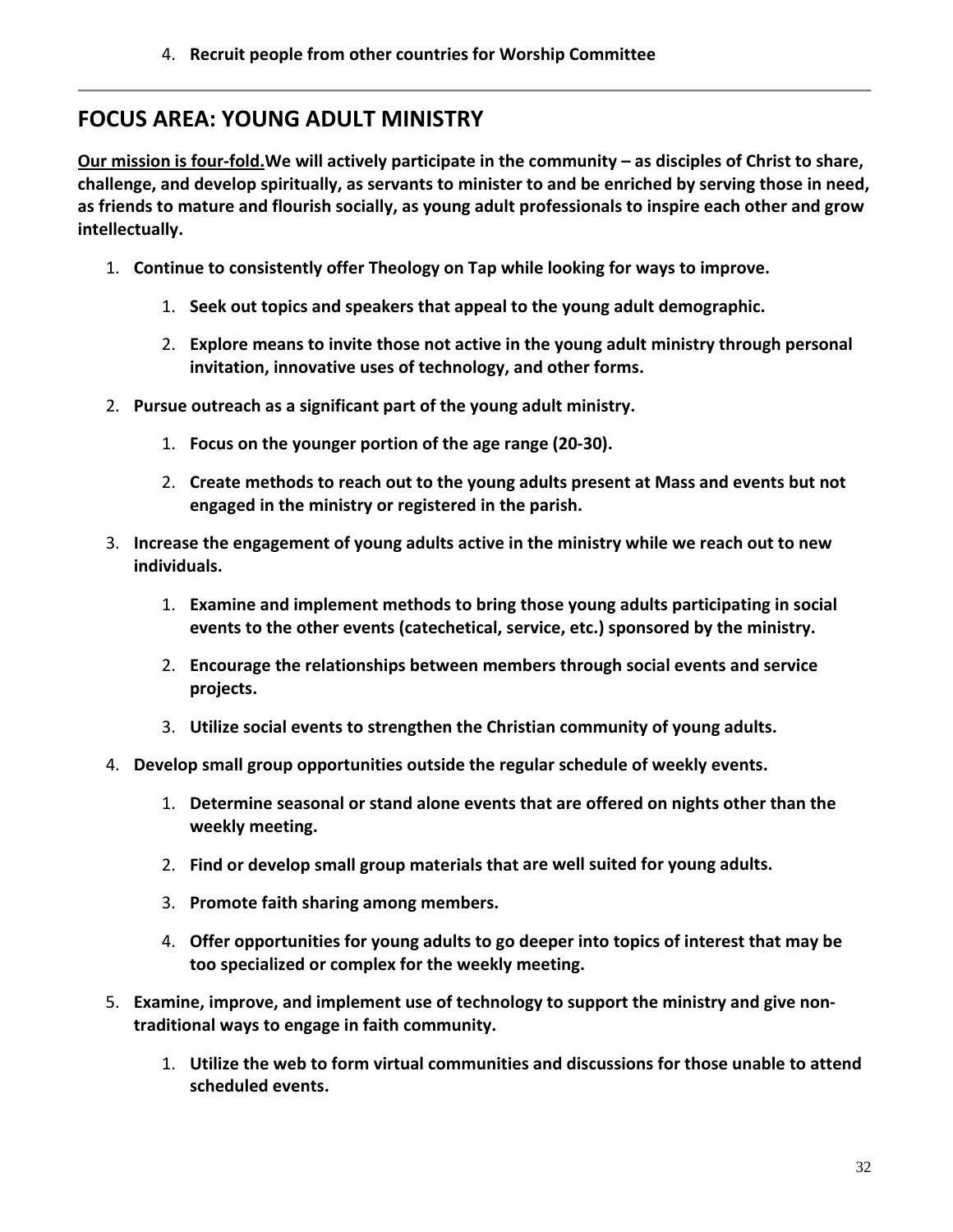- 2. **Constantly improve methods of communication between the leadership, staff, and group through technology.**
- 3. **Determine ways and efficacy of using the web to supplement routine events and special events.**
- 6. **Continue and improve upon our service and social justice programming.**
	- 1. **Ensure service remains a crucial and integrated part of our regular programming.**
	- 2. **Explore options for service trips.**
	- 3. **Expand local service opportunities.**
- 7. **Develop strong peer leadership on a constant basis.**
	- 1. **Form leaders through parish opportunities and trainings offered elsewhere such as the diocese.**
	- 2. **Examine the leadership structure and seek the most effective and engaging form of peer leadership.**
	- 3. **Seek to match individuals' interests and skills with leadership roles.**

# **FOCUS AREA: ADULT FAITH FORMATION**

## *Vision Statement*

**The Adult Faith Formation Committee at St. Francis of Assisi Parish exists to make lifelong learning about and practical living of our Roman Catholic faith an intentional planned reality in the Parish.**

**Formed by the Word of God, strengthened by the Eucharist and inspired by the Holy Spirit, adult parishioners of St. Francis, regardless of age, are invited, encouraged and challenged to continue developing their faith knowledge and spirituality to bring them into a closer relationship with God.**

**Our ministry serves to empower each parishioner with a better understanding of Gospel values, allowing them to share their faith experience with others.**

**Working in partnership with other parish groups, the Adult Faith Formation Committee accepts and respects each parishioner's unique faith journey by offering a diversity of programs and resources within an atmosphere of welcome.**

## **GOALS**

- 1. **Write and administer survey:** *"How may we serve you?"* **to guide the committee in future program planning**
	- 1. **Committee will write**
	- 2. **Administration will be via hardcopy and online**
	- 3. **Measurement of success will be:**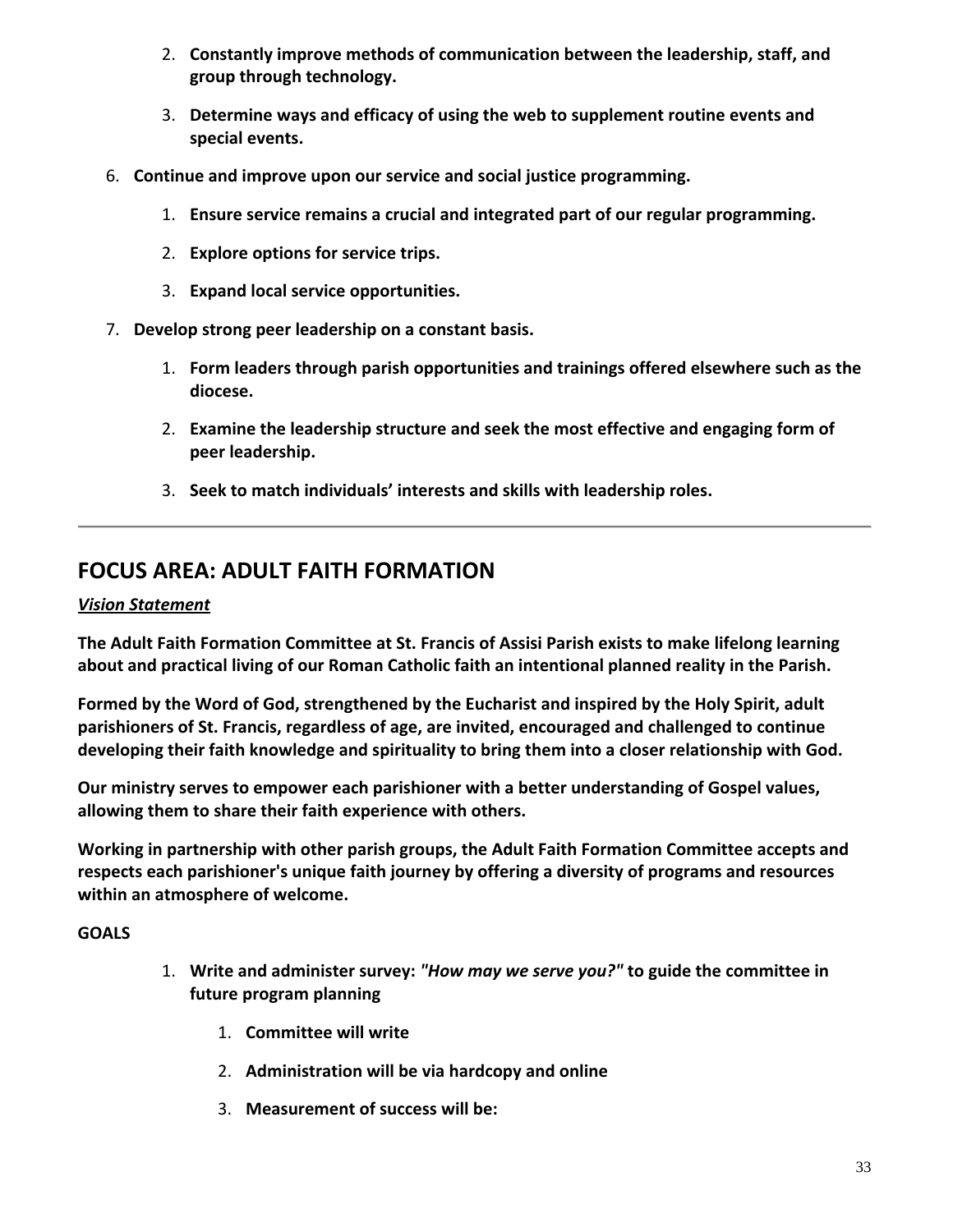- 1. **Complete survey; use data in planning**
- 1. **Develop annual written formation/catechetical plan that encompasses four main aspects of adult formation: education, Christian living, spirituality, and discipleship**
	- 1. **Committee will discuss and write full year plan at spring meeting – plan will not preclude the possibility of one‐offs at various times of the year**
	- 2. **Incorporate topics or programs desired from survey into plan**
	- 3. **Measurement of success will be:**
	- 1. **Attendance, evaluations**
- 1. **Expand use of various modes of technology: advertise, communicate, provide content for different programs**
	- 1. **Create/maintain an Adult Faith Formation page on the St. Francis website**
	- 2. **Tape or film appropriate Adult Faith Formation activities to allow those who may be unable to attend the opportunity to participate**
	- 3. **Investigate the use of web 2.0 technologies (such as blogs, RSS feeds, Facebook, etc.) to provide adults with an opportunity to share their "God‐moments" with other interested parishioners**
	- 4. **Develop an opt‐in email group to communicate either educational content or advertising of faith formation events with adults of parish**
	- 5. **Measurement of success will be:**
	- 1. **Counter on webpage**
	- 2. **Upload audio/video of events to webpage**
	- 3. **Number of people who interact on blog**
	- 4. **Number of people who opt‐in for email**
- 1. **Increase awareness of the Parish Library and other information resources.**
	- 1. **Continue advertising new or thematic materials**
	- 2. **Employ available technology to offer access to other resources on the web**
	- 3. **Explore publishing short book reviews by parishioners**
	- 4. **Measurement of success will be:**
	- 1. **Quarterly book reviews**
	- 2. **Increased patronage**
- 1. **Collaborate with various departments within the parish to better engage more of the adult parishioners**